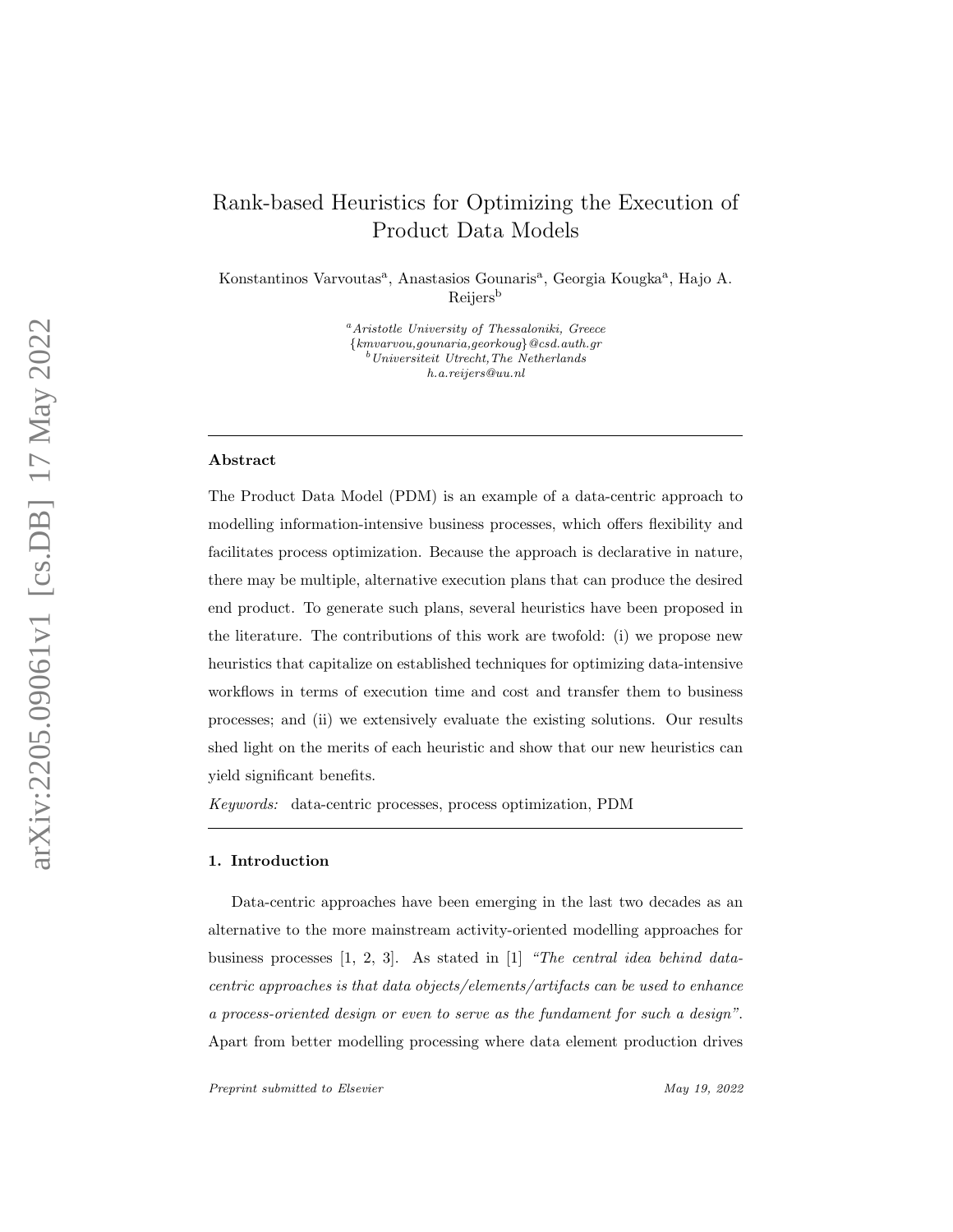the whole process, data-centric approaches are reported to provide increased reusability and flexibility in execution.

In this work, we focus on a particular data-centric modelling approach, namely a Product Data Model (PDM)-oriented one. This approach is tailored to information-intensive processes and is declarative in nature. The main driver for PDM, as also reported in [\[1\]](#page-30-0), is process optimization next to flexibility. A PDM instance focuses on describing what is needed in order to deliver an information product rather than the exact way to achieve this goal. The declarative model is accompanied by a method to generate workflow designs, which is referred to as Product Based Workflow Support (PBWS) [\[4\]](#page-30-3). PBWS presents a set of heuristics for PDMs with the purpose of enhancing the performance on a case-by-case manner. PBWS improves upon a previous method, called Product Based Workflow Design (PBWD) [\[5\]](#page-30-4), where the burden of defining the sequence of actions rests with the workflow designer. While PBWD merely assists in this task through presenting the alternatives, PBWS defines the sequential order of task execution based on provided task metadata.

The problem we target in the present paper is to define the order of actions (a.k.a. operations) to execute in a process described by a PDM. Our optimization criteria include both execution cost and time duration. We aim to improve the efficiency of existing heuristic techniques in [\[4\]](#page-30-3) for defining such an ordering. Heuristic solutions are intuitive in their rationale, easy to implement and are of low computational complexity. However, the existing solutions fail to benefit from established techniques in the areas of optimization for workflows for data analytics and database query execution plans. Techniques from these domains adopt principled cost-based approaches [\[6,](#page-30-5) [7,](#page-30-6) [8\]](#page-30-7) and provide polynomial approximate solutions to NP-hard problems. Inspired by the existence of such techniques, in our heuristics, we suggest to consider both the time and the cost of each operation in a PDM model and the probability of this operation to lead to an early termination of the process in a combined manner. This saves time and resources. More specifically, we make a twofold contribution: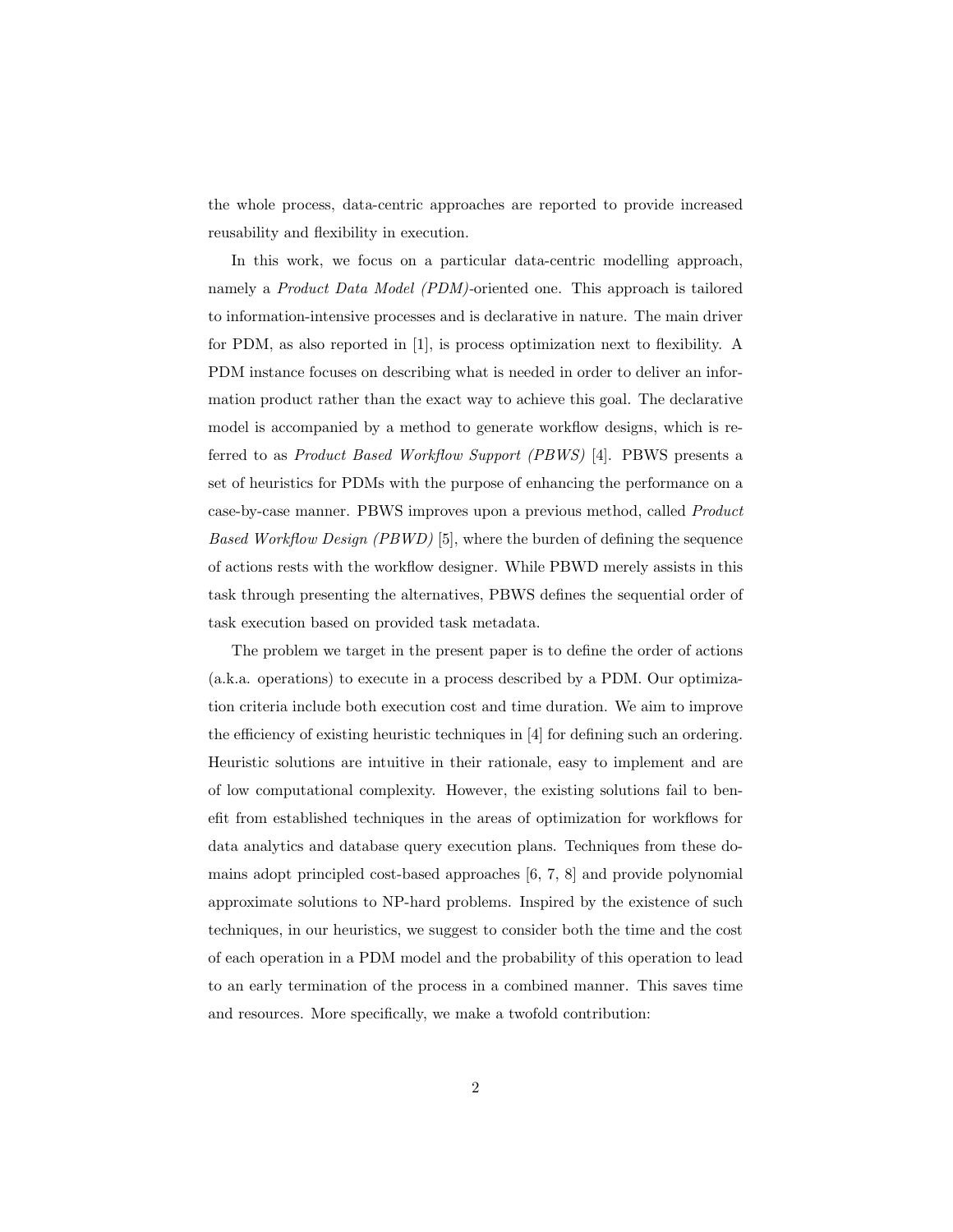- 1. We propose a new set of heuristics for choosing the next operation to be performed in a PDM for a specific case to optimize time duration and/or cost. Our proposals differ in the exact optimization criteria they take into account, the capability to establish whether an execution of an operation is meaningful, and in the manner they consider dependencies between the successful execution of operations.
- 2. We perform an extensive experimental evaluation of the available heuristics and we show that our proposals yield benefits in terms of time, cost or a combination of both compared to previous heuristics, for the average case.

Initial work to generate these contributions has appeared in [\[9\]](#page-30-8). The main extensions to our initial work include (i) an investigation of additional heuristics that differ in their rationale regarding the meaningfulness of operations and grouping of operation; (ii) an entirely new implementation that addresses a number of limitations, such as not considering a PDM graph as a hyper-graph<sup>[1](#page-2-0)</sup>; (iii) new experiments using additional, real-world PDM models and random parameterization, which provide a deeper insight into the performance of our proposal; and (iv) an investigation of the degree of approximation by the heuristics compared to the optimal solution.

The remainder of this paper is structured as follows. In Section [2,](#page-3-0) we present the PDM underpinnings of the techniques evaluated. Section [3](#page-8-0) introduces our proposal and Section [4](#page-14-0) discusses implementation. We evaluate the candidate techniques in Section [5.](#page-17-0) Section [6](#page-26-0) deals with the related work and we conclude in Section [7,](#page-28-0) where we also briefly discuss limitations and future work.

<span id="page-2-0"></span><sup>&</sup>lt;sup>1</sup>The implementation is publicly available from [https://github.com/kmvarvou/rank\\_](https://github.com/kmvarvou/rank_based_heuristics) [based\\_heuristics](https://github.com/kmvarvou/rank_based_heuristics)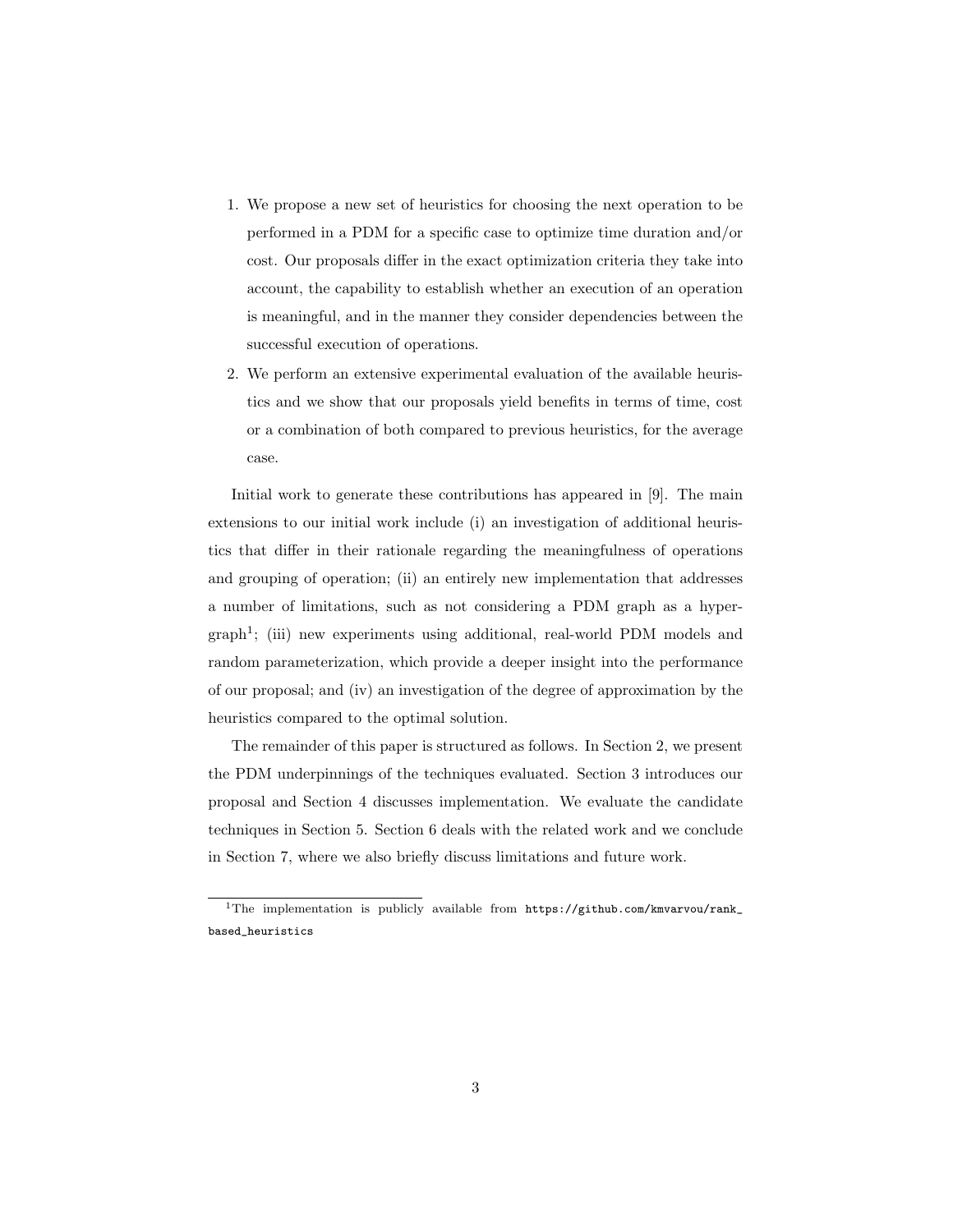

<span id="page-3-2"></span>Figure 1: The PDM mortgage example from [\[4\]](#page-30-3)

## <span id="page-3-0"></span>2. Background

In this section, we first introduce the main principles and notation regarding the PDM in Section [2.1](#page-3-1) and we then discuss PDM execution in Section [2.2.](#page-6-0)

# <span id="page-3-1"></span>2.1. The PDM

A PDM is used to represent the structure of a workflow product in a rooted graph-like manner, similar to a Bill of Material [\[4,](#page-30-3) [10\]](#page-31-0). A workflow is a term used in many different ways; in our work, we use this term to refer to a (potentially software system-supported) process that passes information from one participant to another for action emphasizing on how the tasks or activities of the process are carried out; this is in line with textbooks such as [\[11,](#page-31-1) [12\]](#page-31-2). The notion of a *workflow product* covers the desired outcome of the process and the corresponding workflow without providing a concrete execution plan on how this product is derived [\[4\]](#page-30-3).

More specifically, PDMs describe the required elements for yielding the desired product in the root, where example (informational) products include decision on whether to grant an approval to a specific admission request, approval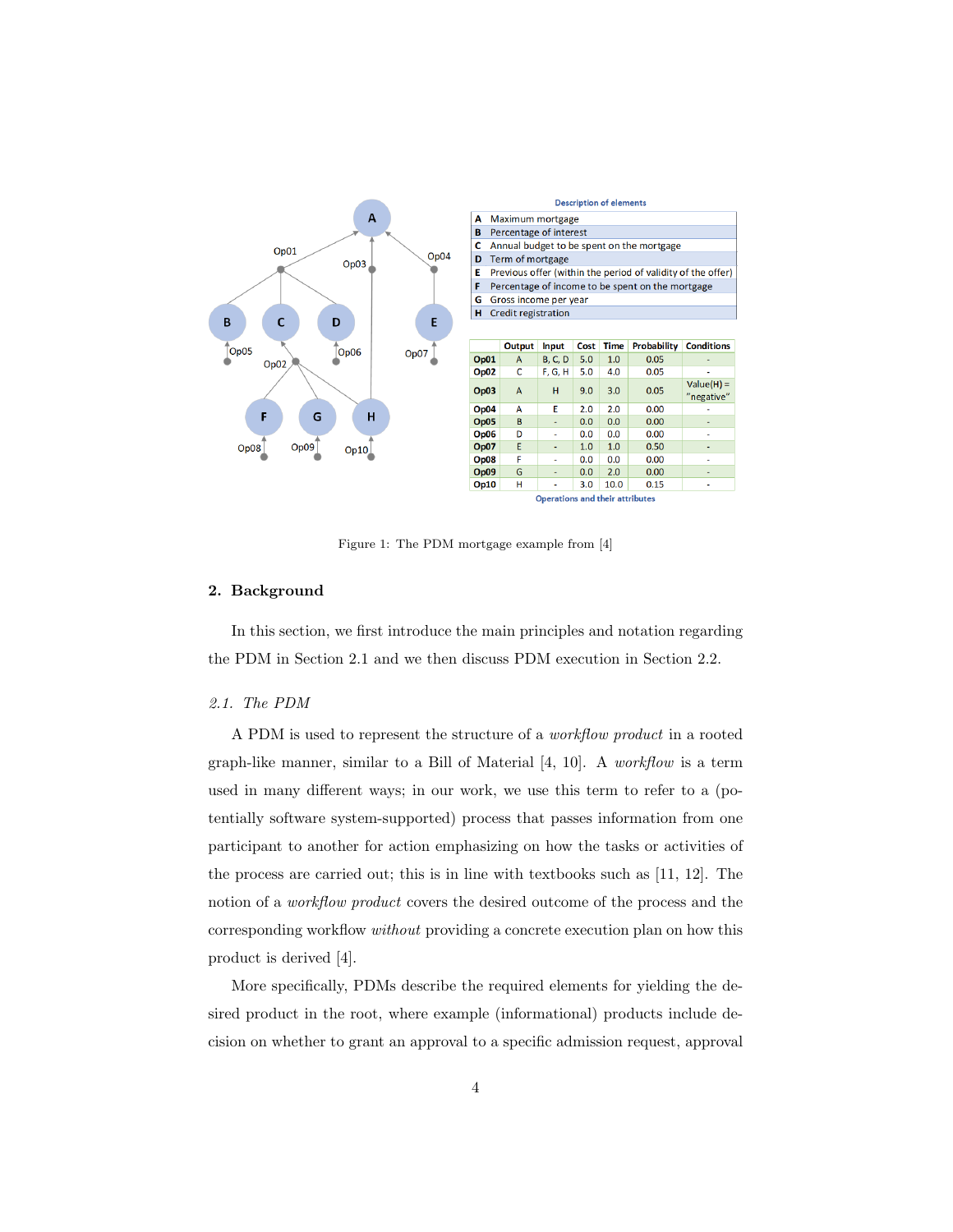of a mortgage application, and so on. In Figure [1,](#page-3-2) we present such an example of a PDM for a classical mortgage application. The vertices (or graph nodes) in this structure correspond to data elements, which is the information that is processed in the workflow. The edges correspond to operations to produce such data elements; operations are denoted as  $Op$ . Each operation has a set of quantitative metadata assigned to it, which typically differ between process instances (or, equivalently, process cases).

The final product of the process is to determine the value of the root (or top or end product) vertex. To this end, values of multiple other data elements need to be determined from the leaves to the root, as specified by the edges of the graph. In essence, operations correspond to actions that are applied on the valued data elements to produce values for vertices downstream. Each operation may have zero or more input data elements. However, it produces the value for exactly one output data element at most; this occurs in the case that its execution is successful.

Let us assume that there are *n* operations  $Op_i$ ,  $i \in \{1, ..., n\}$  and *m* data elements in a PDM. An operation in a PDM is represented by a sextuple, denoted as

 $Op_i =$ 

 $Out_i$  is the data element  $j \in \{1, ..., m\}$  that can be produced by  $Op_i$ . Input<sub>i</sub> contains the prerequisite data elements that serve as input to  $Op_i$ . To avoid cycles, which correspond to execution deadlocks,  $Out_i$  cannot belong to the input set of any operations producing the elements in its own input set as well. For example, in Figure [1,](#page-3-2) the tuple  $\langle A, \{B, C, D\}, \cdots \rangle$  which corresponds to  $Op_{01}$ , describes the fact that  $Op_{01}$  can be applied only if data elements B, C and D are available and the execution of  $Op_{01}$  may lead to the production of the value of the A data element. Each operation is also accompanied by the following metadata, as defined in its sextuple; these metadata allow for cost-based decisions:

• Cost  $(cost_i)$ , which represents the cost associated with executing the op-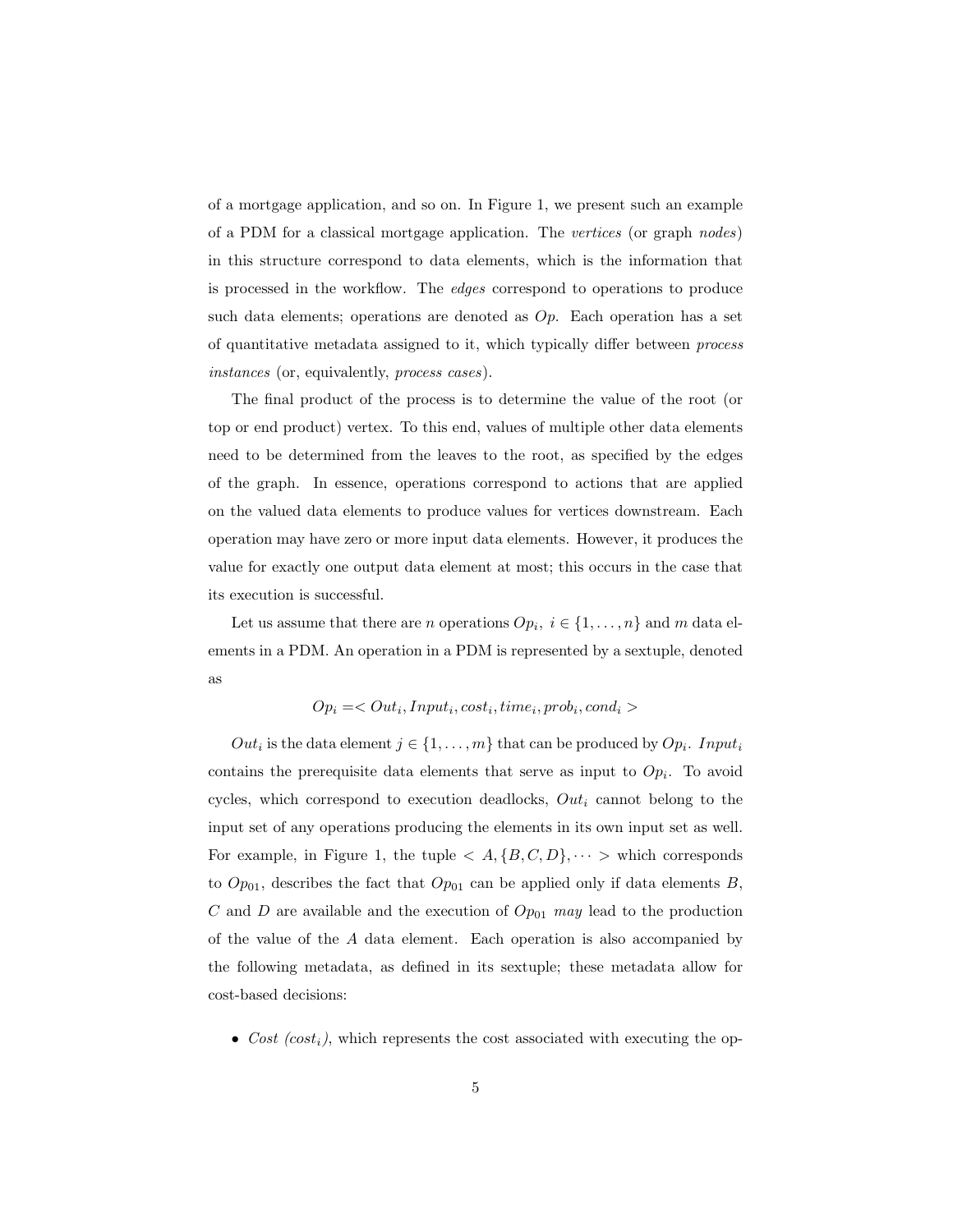eration  $Op_i$ , where  $i \in \{1, ..., n\}$ .

- Time  $(time_i)$ , which represents the time required for the complete execution of  $Op_i$ .
- Probability (prob<sub>i</sub>), which represents the probability that  $Op_i$  is executed unsuccessfully, therefore not producing its output element.
- Conditions  $(cond_i)$ , which represent requirements regarding the value of the input elements. These requirements must be met, if the operation  $Op_i$ is to be executed, meaning that the existence of all input elements is not sufficient; this is crucial in rendering PDMs useful in practice.

Examples of these metadata are depicted in the table at the bottom right of Figure [1.](#page-3-2) It is important to note that these metadata can refer to specific cases, e.g., in a loan application scenario, the cost may change according to the type of loan requested.

In the case where an element has zero input elements, it is called a *leaf* element. Commonly, leaf elements are provided as input to the process (if their production is always guaranteed); in the figure, elements such as  $B$ ,  $F$  and  $E$ are leaf elements. In addition, an operation is considered executable when all of its input data elements have been produced, e.g., the operations that produce these elements have been successfully performed. Finally, if an operation has multiple data element inputs, these inputs are bundled in the graph, e.g., as is the case for elements  $B, C$  and  $D$  for  $Op_{01}$ .

In summary, the PDM describes the operations that can be performed to produce the root element, along with their inter-dependencies. Not all operations need to be executed for the production of the root element. A data element may be produced through multiple operations, e.g., in the same example of Figure [1,](#page-3-2) A which is the root element, can be determined in three manners, namely,  $Op_{01}$ ,  $Op_{02}$  and  $Op_{03}$ . As a final note, we clarify that having a single root element does not prevent to model processes with multiple final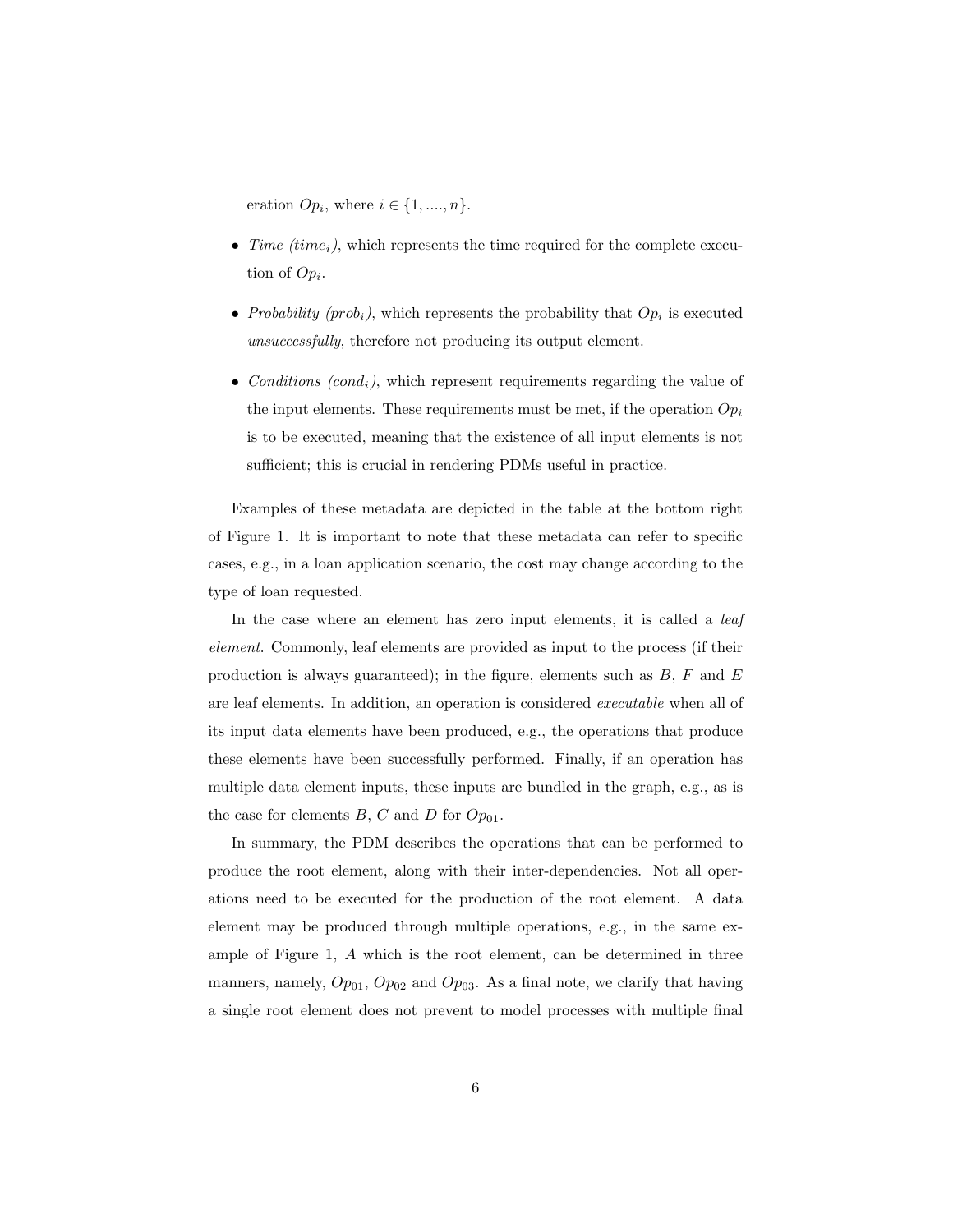outcomes through connecting all the corresponding final output elements to an artificial root element with zero-cost operations.

#### <span id="page-6-0"></span>2.2. Execution of a PDM

Product data models can be executed directly, without the need of a process model to support the execution of the process they represent [\[13\]](#page-31-3). This is attributed to their flexible structure, which allows for the existence of multiple paths for the production of a particular element in a PDM. A path is derived by a sub-graph of a PDM [\[14\]](#page-31-4) after performing a topological sorting. An ordered set, or equivalently, a sequence of operations that lead to the production of the root element is called a complete path.

Each specific occurrence of the execution of a PDM is referred to as an instance and is associated with a distinct *execution path*, i.e., a sequence of operations chosen for this specific instance. Overall, a PDM does not specify how the end information product is created exactly. In this sense, it allows for multiple execution paths that produce the desired information product. In general, the same data element in a PDM can be produced by multiple operations, each having a different set of input data elements, which allows for the existence of alternative ways of producing it. Therefore, PDMs usually feature alternative complete execution paths, each with a different cost and time duration.

The execution path of each instance may be determined either in an incremental step-by-step manner, where the next operation is determined only after the completion of the execution of the last operation, or before execution in full. As will be explained shortly, in this work, we follow the former approach, where the execution path is incrementally built. Given that the execution path described the order of operation execution, in our context this path coincides with the process *workflow*.

In order to evaluate the performance of our proposed approach, we also need to introduce the notion of the optimal path. As explained above, a PDM usually features several alternative paths that produce its root element. An optimal path for a specific instance is a complete path that achieves the best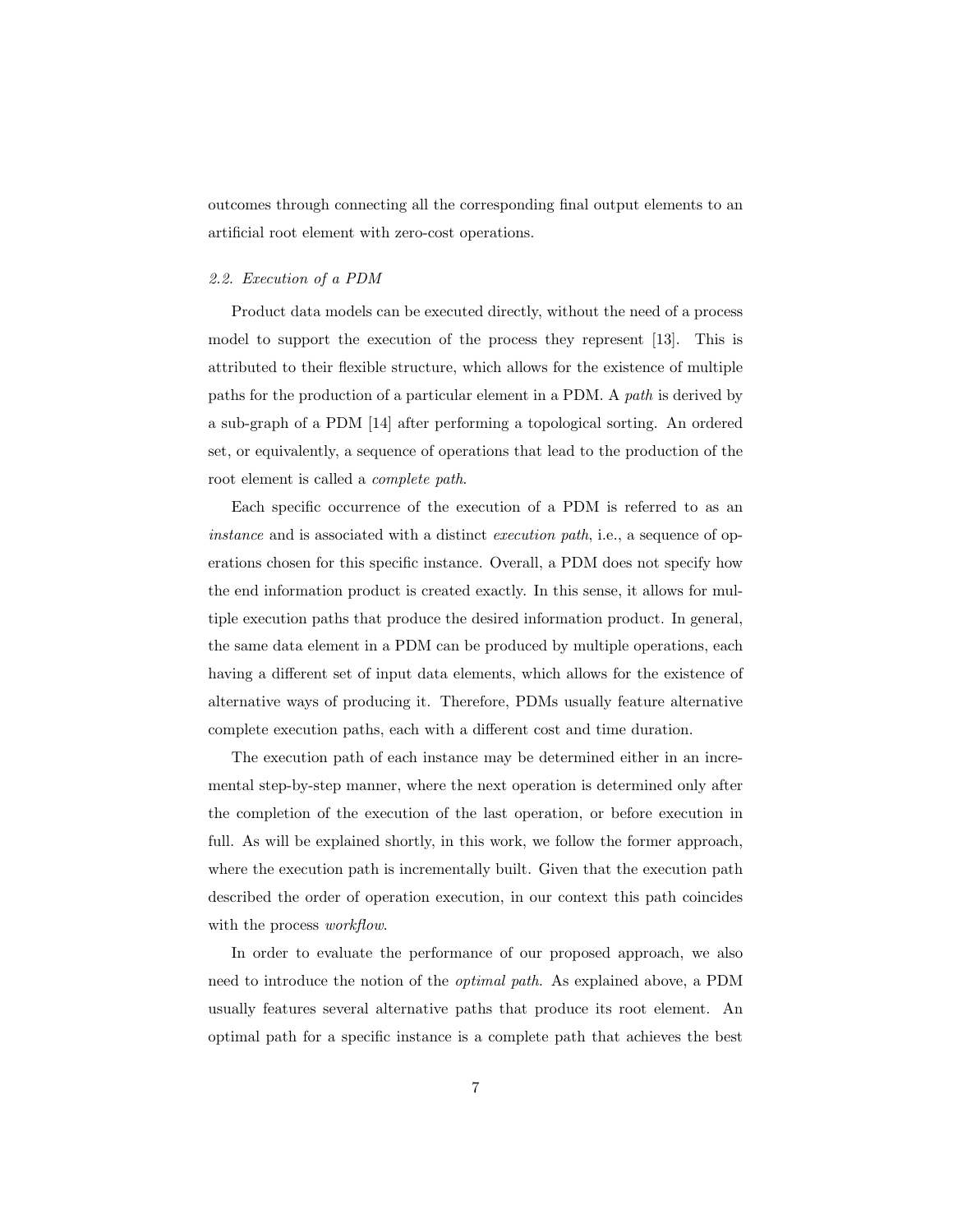| Path   | Operations                                                      | Total Cost |
|--------|-----------------------------------------------------------------|------------|
| Path 1 | $Op_{07}, Op_{04}$                                              |            |
| Path 2 | $Op_{10}, Op_{03}$                                              | 12         |
| Path 3 | $Op_{10}, Op_{09}, Op_{08}, Op_{02}, Op_{05}, Op_{06}, Op_{01}$ | 13         |

<span id="page-7-0"></span>Table 1: Minimal set of complete Paths of the mortgage example PDM in Figure [1.](#page-3-2)

possible performance in terms of a specific objective, such as execution cost, for that instance. A methodology to assess the extent of the approximation of a heuristic is to calculate the optimal path, for each of the evaluation's instances, and use it as a reference point; i.e., detect all the complete paths and find the best performing one between them. According to the formal definition of the complete path, as presented by Comuzzi et al. [\[15\]](#page-31-5), the PDM mortgage example (Figure [1\)](#page-3-2) contains at least 3 complete paths; these paths may share some operations in common. These paths are presented in detail in Table [1](#page-7-0) and, without loss of generality, let us assume that for the purpose of this work, we focus only on the cost metric only. According to the cost metric, the total cost of a path is the sum of the cost of the operations it contains.

A key observation is that paths differing in the ordering of their constituent operations can be excluded from the minimal set of the complete paths because they do not differ in their total cost.[2](#page-7-1) That is, when we are interested only in the cost of the complete paths, these need not be interpreted in their typical sense in directed graphs but can be deemed as sets rather than lists/ sequences. For example, we do not include  $Op_{08}, Op_{09}, Op_{10}, Op_{02}, Op_{05}, Op_{06}, Op_{01}$  as a separate path in the table, because it is equivalent to Path 1 in terms of performance. Ignoring the ordering of the operations does not have any impact on both the cost and the time duration of the corresponding execution path, due to the fact that operations are executed sequentially.

<span id="page-7-1"></span><sup>2</sup>Here, we assume that an operation's cost is constant and does not differ depending on its position in the path.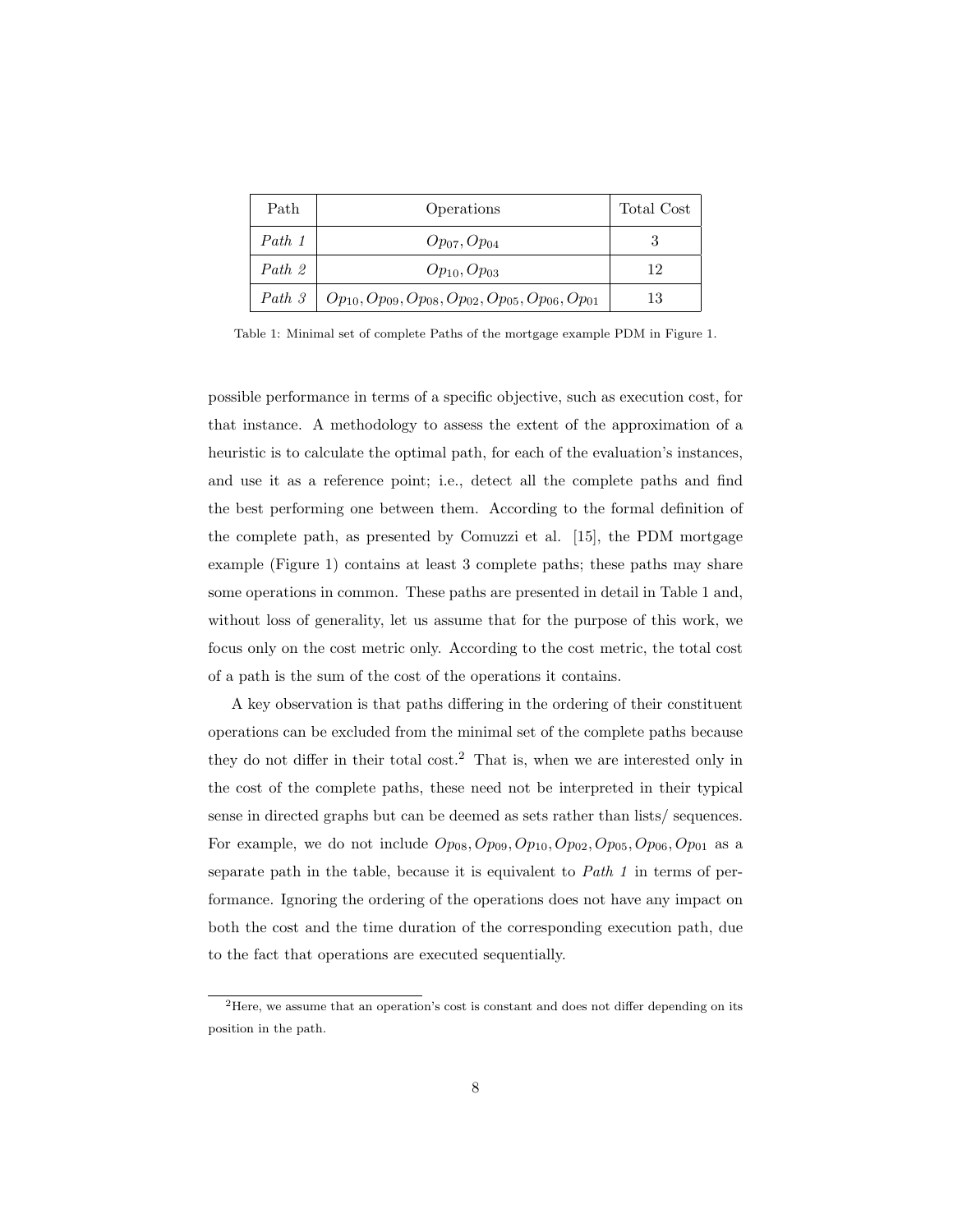There are two additional important remarks when determining the optimal path of a PDM instance. The first one relates to the specific attribute values that are specific to this instance, which implies that the optimal path may be different across multiple instances of the same PDM process. This typically occurs when the time and durations of the operations fall into a certain range, i.e., they are not the same for all instances. But even if the cost and the duration of an operation is fixed, when the probability of failure is not 0 or 1, the execution of an operation is not deterministic in a manner that may impact on the optimality of a path. The second remark extends the point above and relates to the *feasibility* of the optimal path, which may alter during the instance's execution, due to a failed operation. For example, Path 1 is the optimal path of the mortgage PDM in terms of cost, since it has a total cost of 3. However, the feasibility of Path 1 depends on the successful outcome of its operations. If  $Op_{04}$  fails, then *Path 1* is no longer feasible, and another path becomes the optimal one. In this case, the feasible path with the lowest cost for such an instance is Path 2. Overall, the optimal path for a specific instance reflects this instance's specif details in terms of element availability, and therefore path feasibility.

## <span id="page-8-0"></span>3. Proposal

The optimization problem we deal with is: which paths of operations to choose for a specific PDM instance in order to optimize user-defined quantitative objectives of cost and time?

We address this problem in a case-by-case manner, i.e., if different instances come with different metadata, such as  $cost_i$ ,  $time_i$  and  $prob_i$  values, different sequences of operations may be devised. Moreover, the execution path is built incrementally taking into account whether the last operation chosen was executed successfully or not.

First, in Section [3.1](#page-9-0) we describe the simpler form of our solutions, which rely on the rank metric. Then, in Sections [3.2](#page-12-0) and [3.3,](#page-13-0) we extend our solutions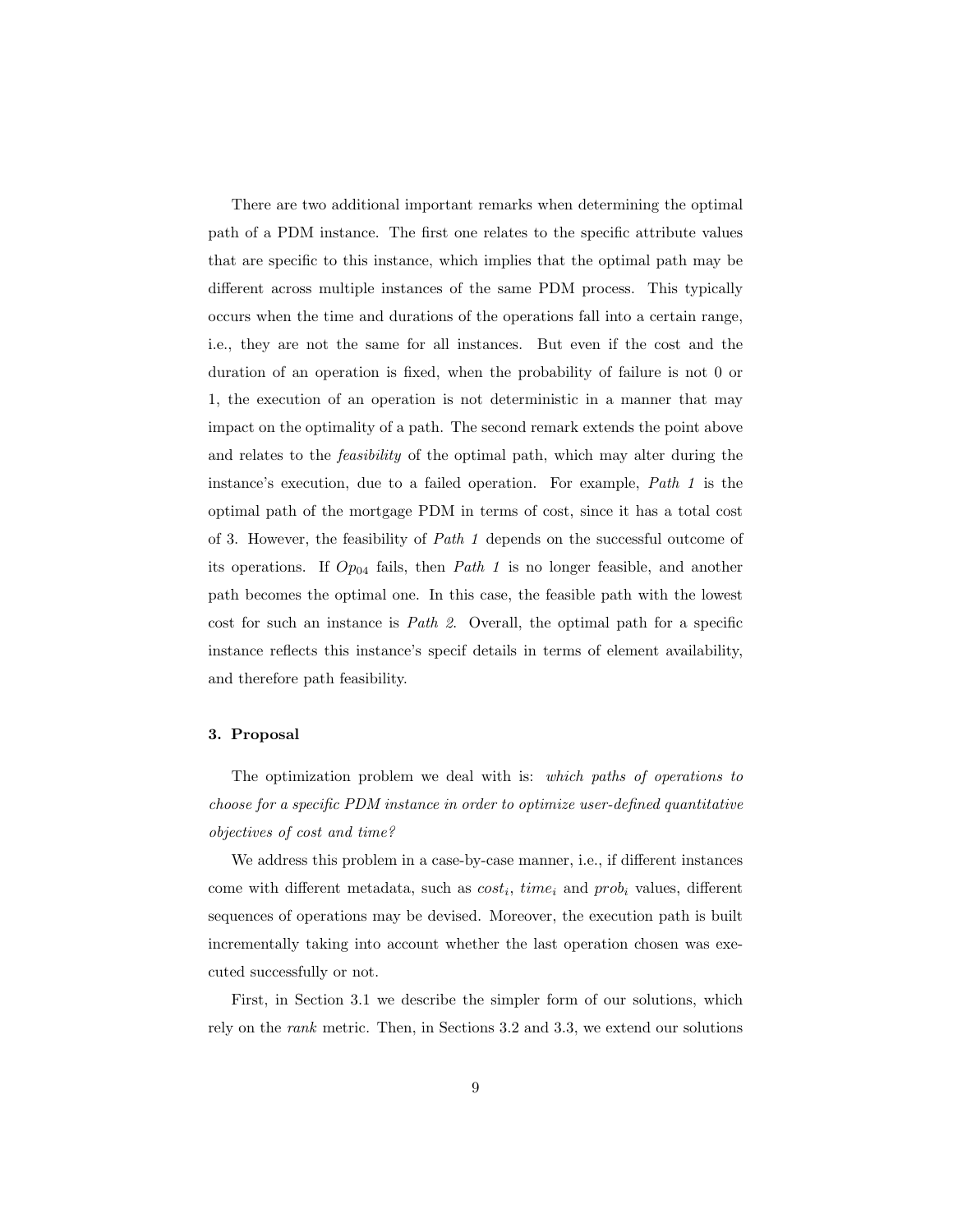to allow for more judicious decisions.

#### <span id="page-9-0"></span>3.1. Main solution

There are two high-level strategies for the calculation of an optimal execution path corresponding to a PDM instance, namely a global and a local one. A global strategy considers the effect of each decision on future steps. It takes into account the complete set of alternative paths that produce the end product to optimize the execution performance of each case. Instead, a local strategy adopts a step-by-step approach, meaning that, at each step, it examines the set of executable operations and chooses the best one, according to a particular metric, e.g. cost of execution. As explained in [\[4\]](#page-30-3), a global strategy does not scale as the problem is NP-hard. For this reason, in this work, we exclusively deal with low-polynomial local strategy heuristics. For small-scale models, we also derive the optimal solution using exhaustive techniques. This is done to provide insights into how closely our heuristics approximate the optimal solutions.

Our approach to constructing execution paths relies on treating operations in a manner similar to knock-out business process activities, and the manner their optimal ordering is decided. This also bears similarities to the way data analytics operators and database selections and joins are ordered [\[16,](#page-31-6) [17,](#page-31-7) [8,](#page-30-7) [6,](#page-30-5) [7\]](#page-30-6). A knock-out activity is an activity whose execution leads directly to the completion of the process [\[16\]](#page-31-6). Typically, operators with low cost and low selectivity (i.e., keeping as few tokens or data tuples as possible) are ordered earlier. The metaphor in our case is that reaching the root element is similar to knock-out activities eliminating tokens in the sense that the path is completed. For example, the execution of  $Op_{03}$  in Figure [1,](#page-3-2) which produces the root element A is a knock-out operation. Then, the optimal ordering needs to take into account the probability of an operation to produce the end element and the corresponding cost or execution duration. An important point is that an operation may also contribute to the production of the root element indirectly, e.g., through a sequence of operations starting with that operation and ending to the root element.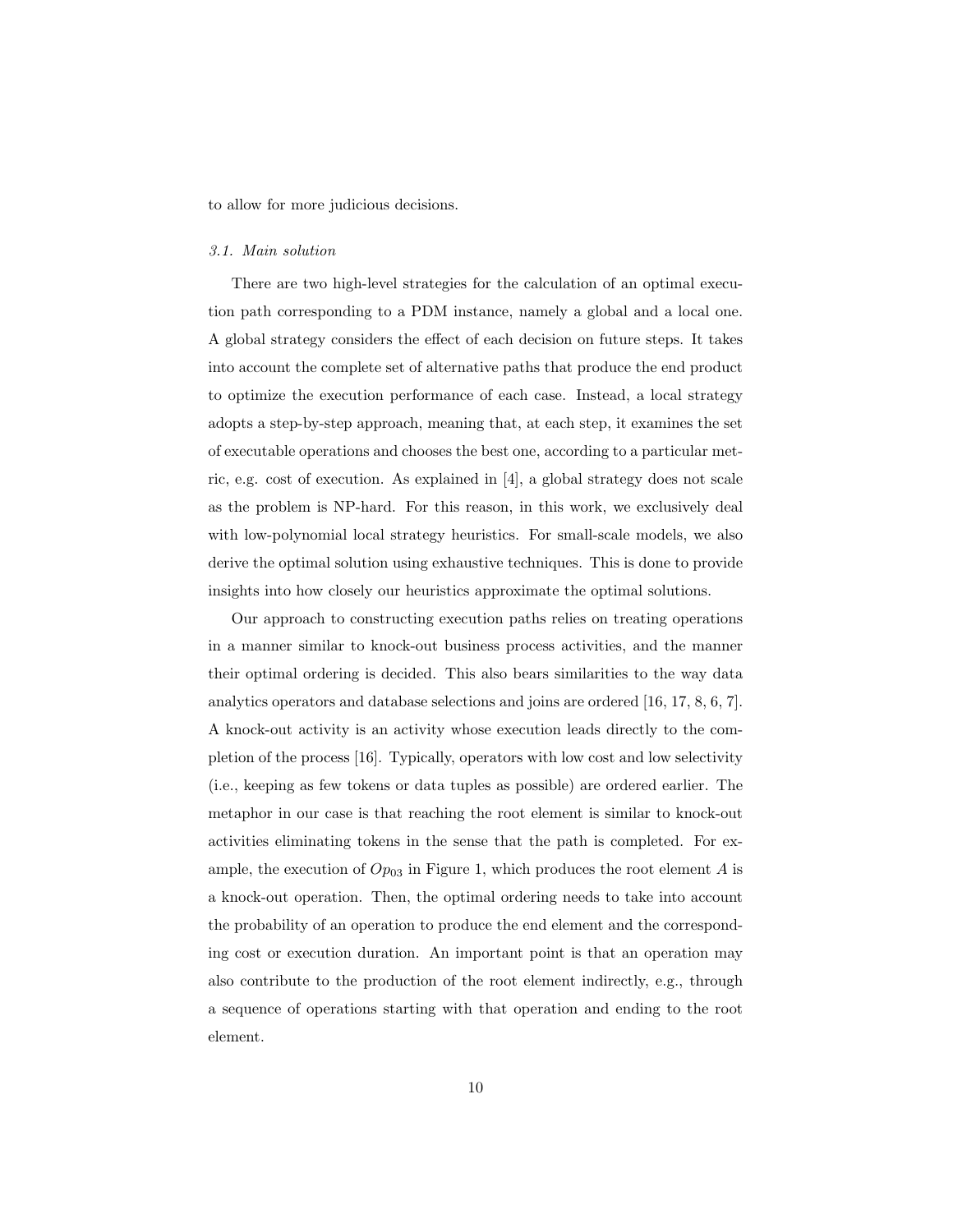| operation | path               | rank value |  |  |
|-----------|--------------------|------------|--|--|
| $Op_{02}$ | $Op_{02}, Op_{01}$ | 0.09025    |  |  |
| $Op_{03}$ | $Op_{03}$          | 0.105556   |  |  |

<span id="page-10-0"></span>Table 2: The executable operations along with their rank values in the example.

More specifically, at each step where the next operation is selected, we consider all the executable operations (i.e., those with all input elements available) and we choose the one with the highest rank value. The rank value of an operation  $Op_i$  is defined as follows:

$$
rank(O_{pi}) = \frac{\prod_{Op' \in \pi(O_{pi})} 1 - prob_{Op'}}{\sum_{Op' \in \pi(O_{pi})} Cost_{Op'}} \tag{1}
$$

where  $\pi(Op_i)$  is the path from  $Op_i$  (including) to an operation directly producing the root. The function essentially defines that the rank value is (i) proportional to the probability of  $\pi(Op_i)$  to execute without any operation failures and (ii) inversely proportional to the sum of the costs of the operations in the path.

Example: In the example in Figure [1,](#page-3-2) let us assume a state in which all leaf elements have been produced already except element E, for which  $Op_{07}$ was not executed successfully. Thus, in the next step, there are two executable operations, namely  $Op_{02}$  and  $Op_{03}$ . Table [2](#page-10-0) presents the alternatives, which are also highlighted in Figure [2.](#page-11-0) Based on its attributes,  $Op_{02}$  has the following ranking value:  $rank(O_{p_{02}}) = 0.9025/10 = 0.09025$ . This is because, while  $Op_{02}$ may not lead to a process termination directly, we consider  $Op_{02}$  as part of a path that leads indirectly to the root, that is the path:  $(Op_{02}, Op_{01})$ . Therefore, we use as probability of this path, the probability of *success* of the operations in the whole path as denoted in the nominator of the rank function, which is  $(1 - prob_{Opo2}) * (1 - prob_{Opo1}) = 0.95 * 0.95 = 0.9025$  and as cost, the aggregate cost of the whole path, which is  $Cost_{Op_{01}} + Cost_{Op_{02}} = 5+5 = 10$ . On the other hand,  $rank(O_{p03}) = 0.95/9 = 0.105556$ . The probability 0.95, in the nominator, is the probability of the *successful* execution of  $Op_{03}$  because it is the successful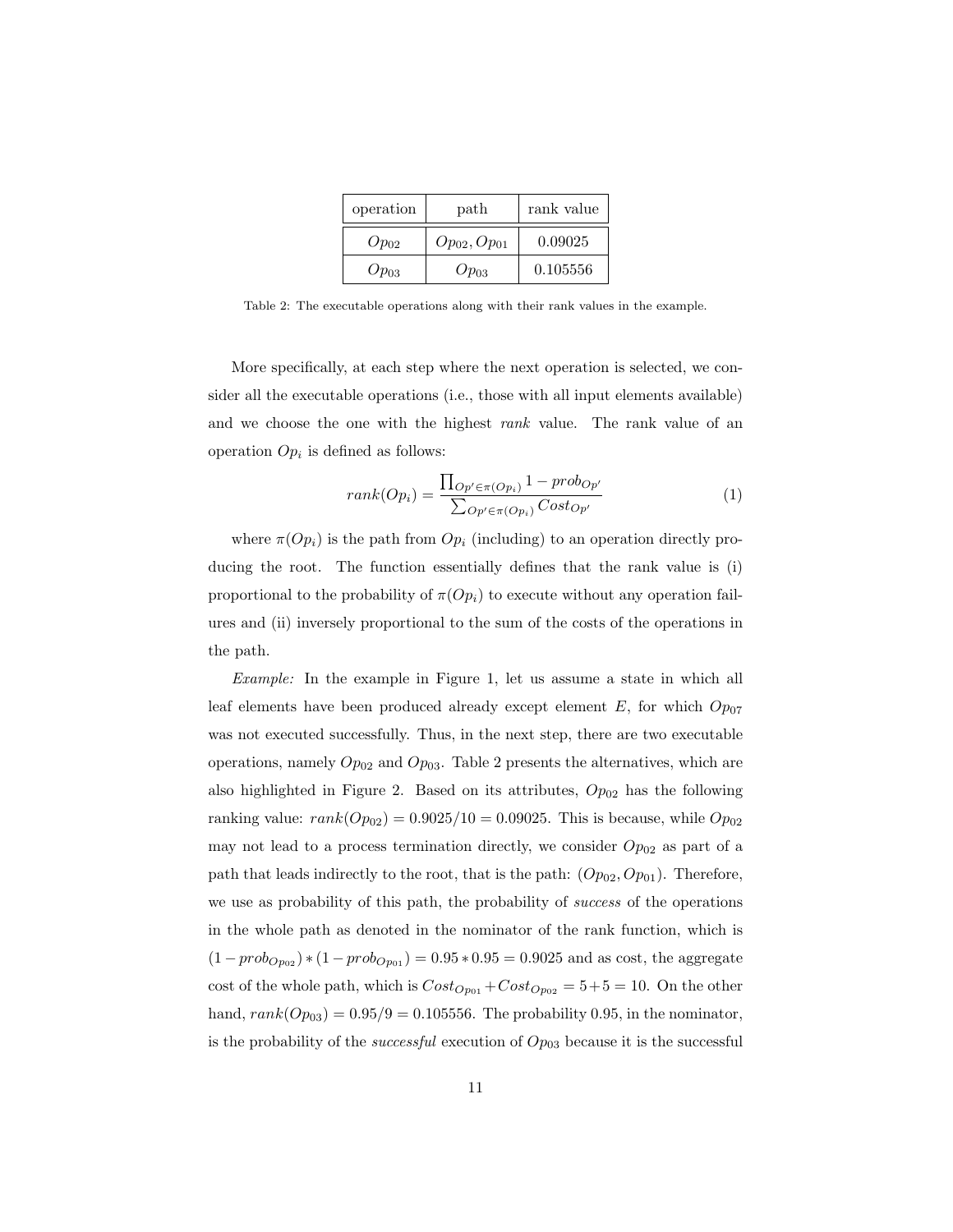

<span id="page-11-0"></span>Figure 2: The two execution paths that lead to the production of the root element and correspond to operations  $Op_{02}$  and  $Op_{03}$  respectively.

execution of  $Op_{03}$  that produces the root element A and therefore, completes the workflow execution. Based on these values,  $Op_{03}$  is selected for execution.

Note that we have not discussed how we treat the case where there are multiple paths starting from the same operation yet. The relevant explanations and clarifications are provided in the next section.

In summary, the proposed rank-based heuristic chooses, at each step, the operation, which is ready to be executed and has the highest rank value. This heuristic comes in three variants. The first one uses the formula above. The other two modify the denominator in the rank formula and employ (i) the sum of the operation duration times and (ii) the sum of both the normalized operation cost and times, respectively<sup>[3](#page-11-1)</sup>. As such, the other two variants focus more on time duration and a combination of both metrics, respectively.

Building upon this three-flavored heuristic, we introduce an additional multivariant heuristic next. The extended rank-based heuristic employs the same

<span id="page-11-1"></span><sup>&</sup>lt;sup>3</sup>In our preliminary work [\[9\]](#page-30-8), the latter flavor employed the product of the cost and times; we have modified this variant as the sum of these attributes exhibits higher performance.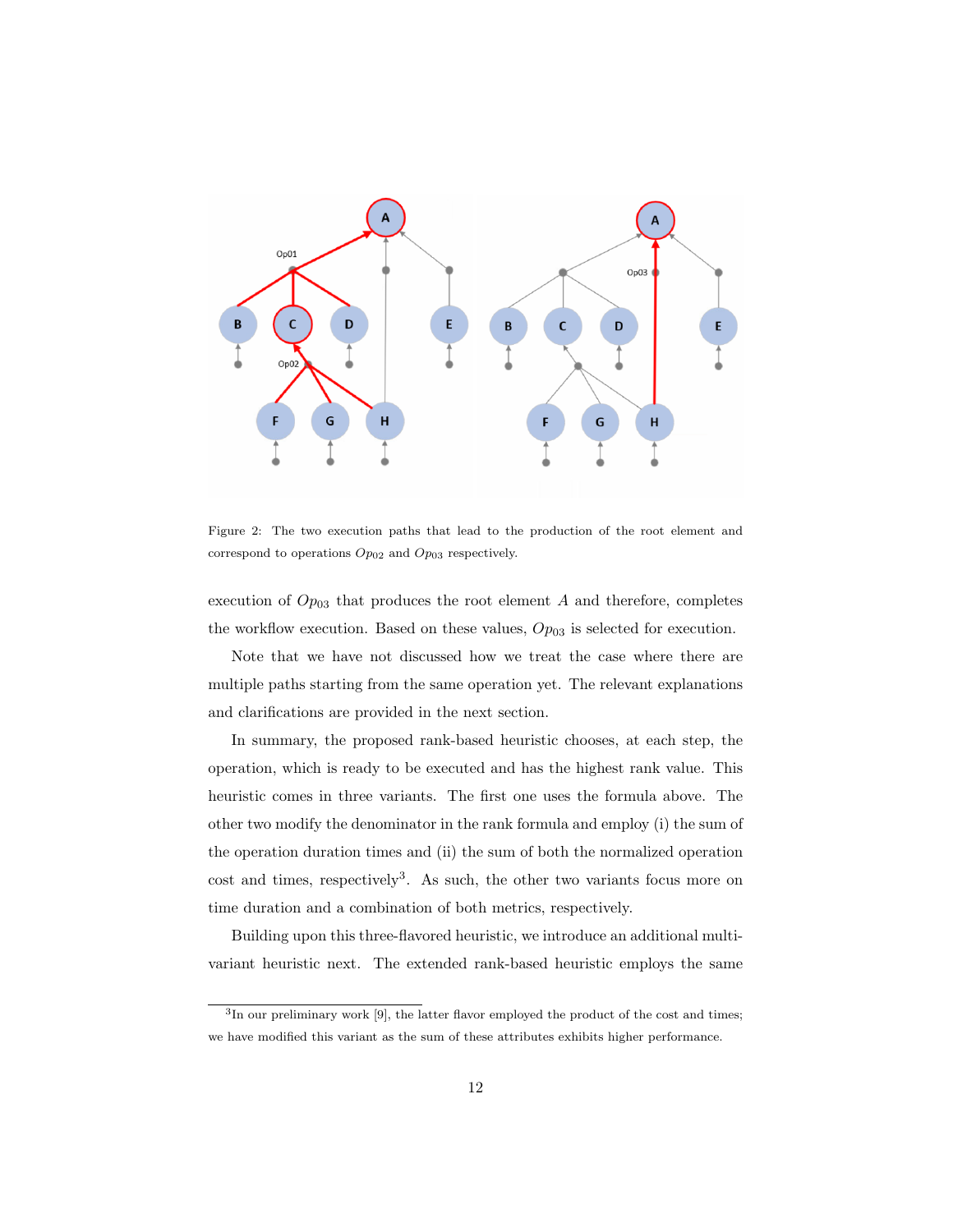rank formula, but it is different in the fact that it relies on the notion of *mean*ingless operations.

#### <span id="page-12-0"></span>3.2. Meaningful and meaningless operations

In this section, we introduce the notion of *meaningless* operations, which forms the basis for our extended rank-based heuristics. These heuristics do not rely on the rank value solely to decide the next operation.

Remember that the execution of a PDM and the corresponding execution path construction is dynamic and differs across multiple instances of the same model even if the same heuristic is employed. Such variability is dependent on whether an operation chosen for execution is successful or not. The failure of a particular operation may render any complete path containing this operation unfeasible and any operations belonging to unfeasible paths exclusively have no reason to execute. For example, consider the PDM of Figure [1.](#page-3-2) Elements  $F$ , G and H are all inputs to  $Op_{02}$ . We assume an execution instance where the first operation selected for execution is  $Op_{08}$ , and it is executed unsuccessfully. Consequently, regarding  $Op_{09}$ , which produces element  $G$ , there is no reason to execute, despite being executable. Due to the failure of  $Op_{08}$ ,  $Op_{02}$  cannot be executed, and therefore the execution of  $Op_{09}$  would not lead to the production of the root element in any case. On the contrary,  $Op_{10}$ , which produces element H can still be executed due to its contribution to the possible execution of  $Op_{03}$ . Operations, such as  $Op_{02}$  will be referred to as meaningless operations. Below, we present the formal definition.

More specifically, at any state while constructing an execution path referring to a PDM instance, if an operation  $Op_i$ ,  $i \in \{1, ..., n\}$ , which produces element A has already been executed unsuccessfully, an operation  $Op_j$ ,  $j \neq i$ and  $i \in \{1, \ldots, n\}$  that has not already executed, which produces element B, is a meaningless operation if and only if both conditions below hold:

1. There exists at least one operation that has not executed yet, such that it features both elements  $A$  and  $B$  as its inputs.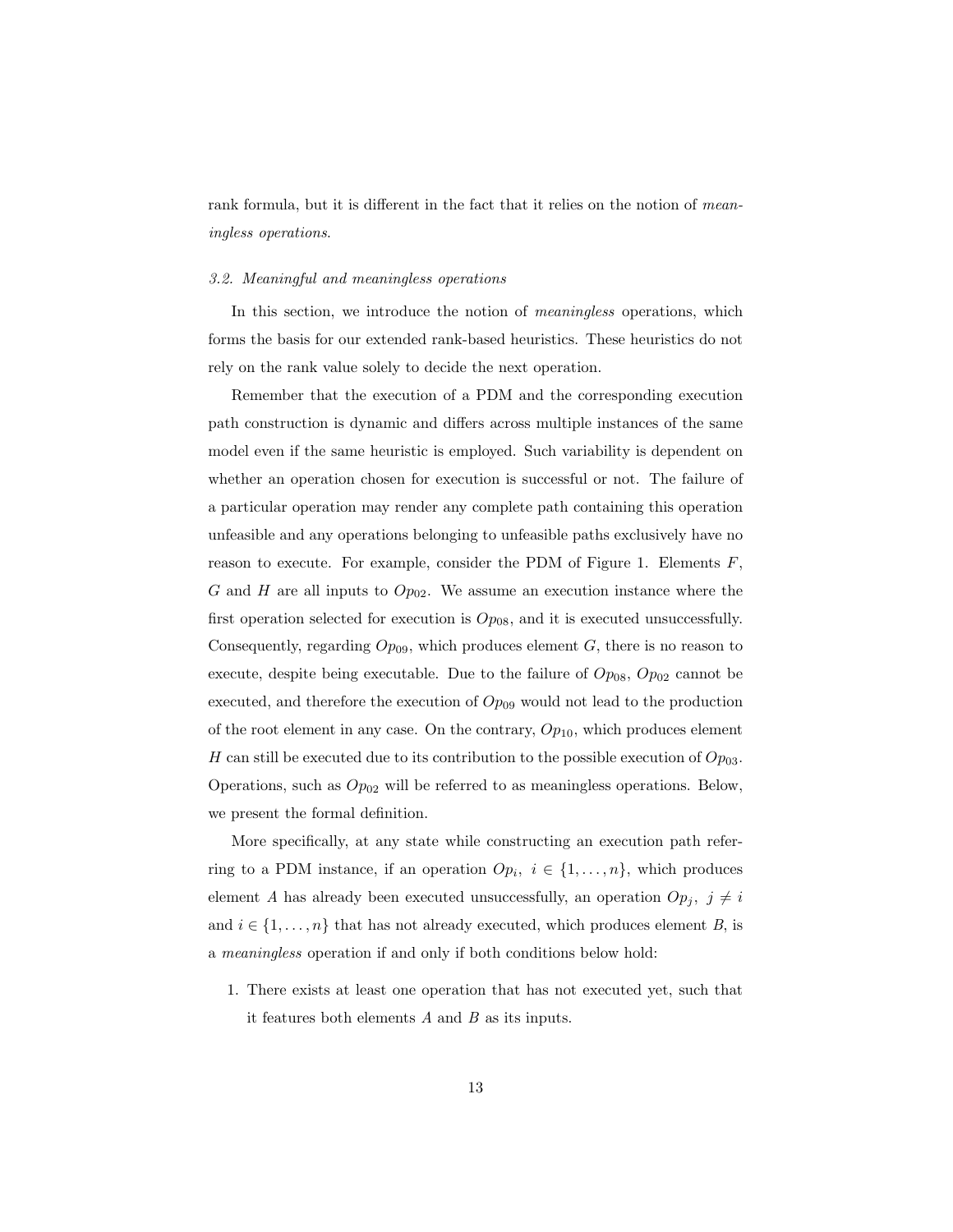2. There exists no operation that has not executed yet such that it features element  $B$  as its input without having element  $A$  as its input.

The rationale behind the conditions above is as follows. First, we will reason that if any of the two statements does not hold, then we cannot discard the corresponding operation. If there is no operation that has both  $A$  and  $B$  in its input, then the fact that A cannot be produced does not block the path from  $OpB$  to the root. The second statement says that, for  $Op<sub>j</sub>$  to be meaningless, for every operation that  $B$  appears on its input list,  $A$  has to be on the same list as well. If this does not hold, then there is at least one path connecting  $Op_j$ to the root that remains feasible. Finally, we have to also prove that when both conditions hold, then executing  $Op_j$  does not contribute to the production of the root element. This is true, since all paths to the root are blocked due to the co-presence of A and B in the input list of an operation in such a path.

The notion of the meaningful operations is leveraged in two ways in the extended rank-based heuristic. First, only operations deemed non-meaningless are considered when choosing the next operation to be executed. In this manner, the cost of operations, whose execution doesn't contribute anything to the production of the root element is saved. Therefore, the consideration of only meaningful operations constitutes an effective pruning of sub-optimal choices. Furthermore, it is also used to detect interdependent data elements. This notion is explained in detail, in the next subsection, which provides the complete view of the extended heuristic.

#### <span id="page-13-0"></span>3.3. Grouping Interdependent Elements

A main idea behind the extended rank-based heuristic is, during deciding the next operation to execute, to group elements, whose impact on the production of the root element relies on the availability of each other. For example, the usability of element  $G$  depends upon the availability of element  $F$  (and vice versa) in order to have any impact on the production of the root element, via  $Op_{02}$ . By contrast, element H's impact is independent of the availability of any other element because it can trigger an operation leading to the root element,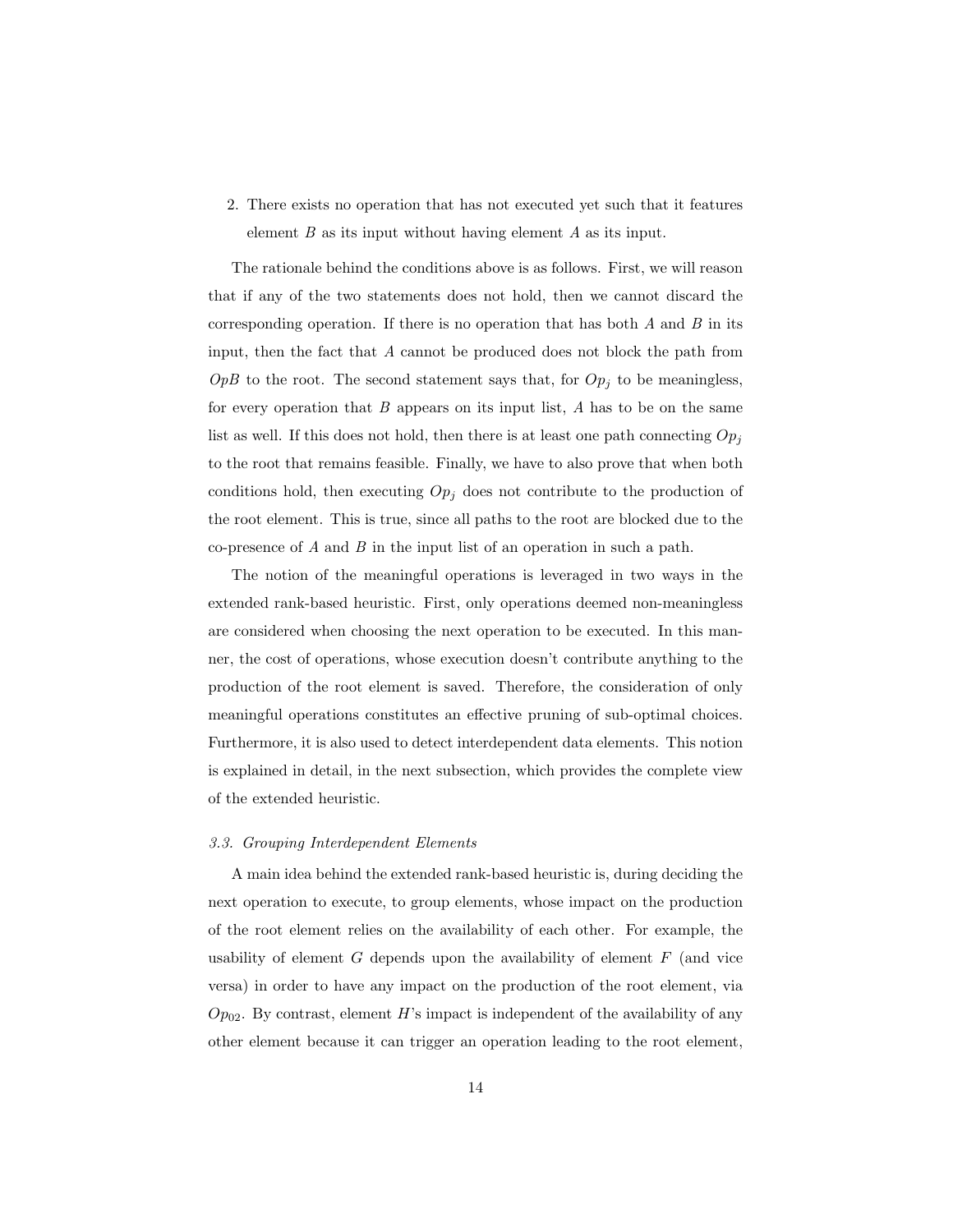either directly or indirectly, without any further prerequisites. Based on this observation, the group-based heuristic assigns a rank value to the element G taking into account its interdependence with element F (and vice versa).

In this heuristic, elements are grouped together whenever they are deemed to be interdependent. More formally, two elements are interdependent when they appear as inputs in exactly the same set of operations, like elements  $F$  and G mentioned above. In practice, to detect which elements should be grouped together, we rely on the notion of meaningless operations, which has been introduced before. For each element  $j, j \in \{1, \ldots, m\}$ , we determine which elements are dependent upon its availability. That is, for each element  $j$ , we determine the set of elements whose production would be meaningless if this particular element  $j$  could not be produced. For every element in the latter set, its distance from the root is increased by the production cost of element  $j$ . For example, a data element dependent on two other elements would have its distance from the root increased by the sum of the production costs of these two elements.

## <span id="page-14-0"></span>4. Implementation

To apply our heuristics described previously, which involve paths from arbitrary vertices to the root element, we need a data model that represents a PDM as a directed graph, on which traditional graph theoretical algorithms, such as shortest paths can be computed. In this section, we first discuss the transformation of PDMs to directed graphs in Section [4.1.](#page-14-1) Then, we continue with explaining the exact manner we detect paths and meaningfulness of operations in Section [4.2](#page-16-0) and we close discussing the data structures and complexities of the underlying algorithms in Section [4.3.](#page-16-1)

## <span id="page-14-1"></span>4.1. Representation of PDMs

A PDM is a special type of directed hypergraph [\[18\]](#page-32-0), which generalize directed graphs [\[19\]](#page-32-1). More specifically, the edge of a hypergraph, called hyperedge, may have multiple source and destination vertices. Moreover, in a PDM, there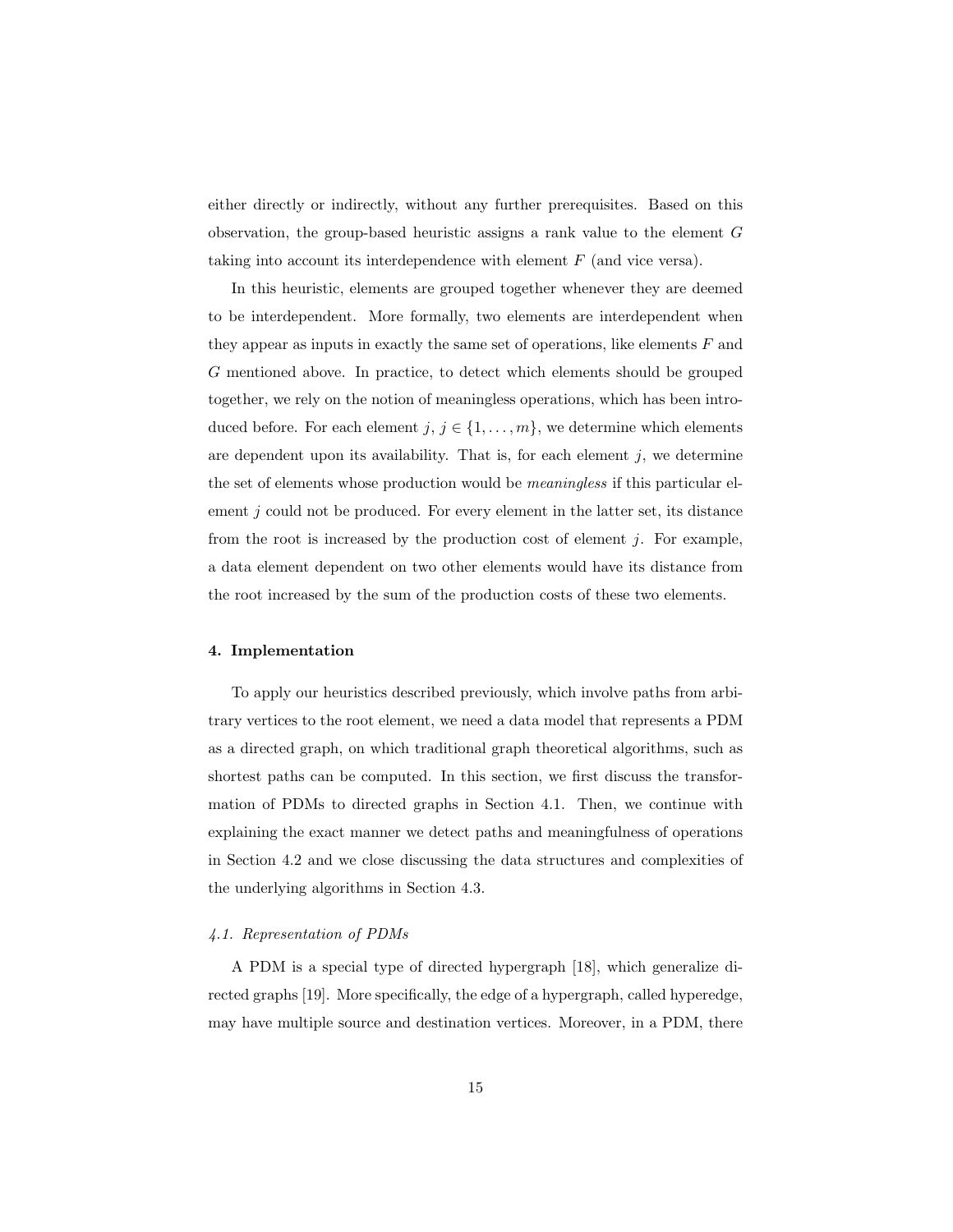

<span id="page-15-0"></span>Figure 3: A part of an original PDM model (left) and the insertion of a dummy vertex (right).

can be more than one edge connecting two vertices, similar to a multigraph. For example, on the left pert of Figure [3,](#page-15-0) we focus on an excerpt of a social insurance PDM, shown in full in Figure [4](#page-18-0) and used in our evaluation. In this part of the PDM, the elements i11 and i18 are connected directly by two different operations. The same applies to elements i15 and i18. To transform the PDM graph into a directed graph representation, we add a set of *dummy*, i.e. artificial, vertices in addition to the original data elements. These vertices are added with the view to enforcing that the number of direct edges between every pair of element vertices is at most one.

In Figure [3\(](#page-15-0)right), we illustrate the addition of a dummy vertex in the aforementioned case of the social insurance PDM of Figure [4.](#page-18-0) In the transformed model, a new element i50 has been added. In addition to the new element, a new artificial operation, which takes i50 as an input and produces element i18, has also been added. Such artificial operations do not modify any semantics of the original model. To ensure that the addition of dummy elements has no impact on the execution behavior of the PDM, the attributes of the corresponding artificial operations are set as follows: the execution cost, the execution time and the probability of failure are all set to 0.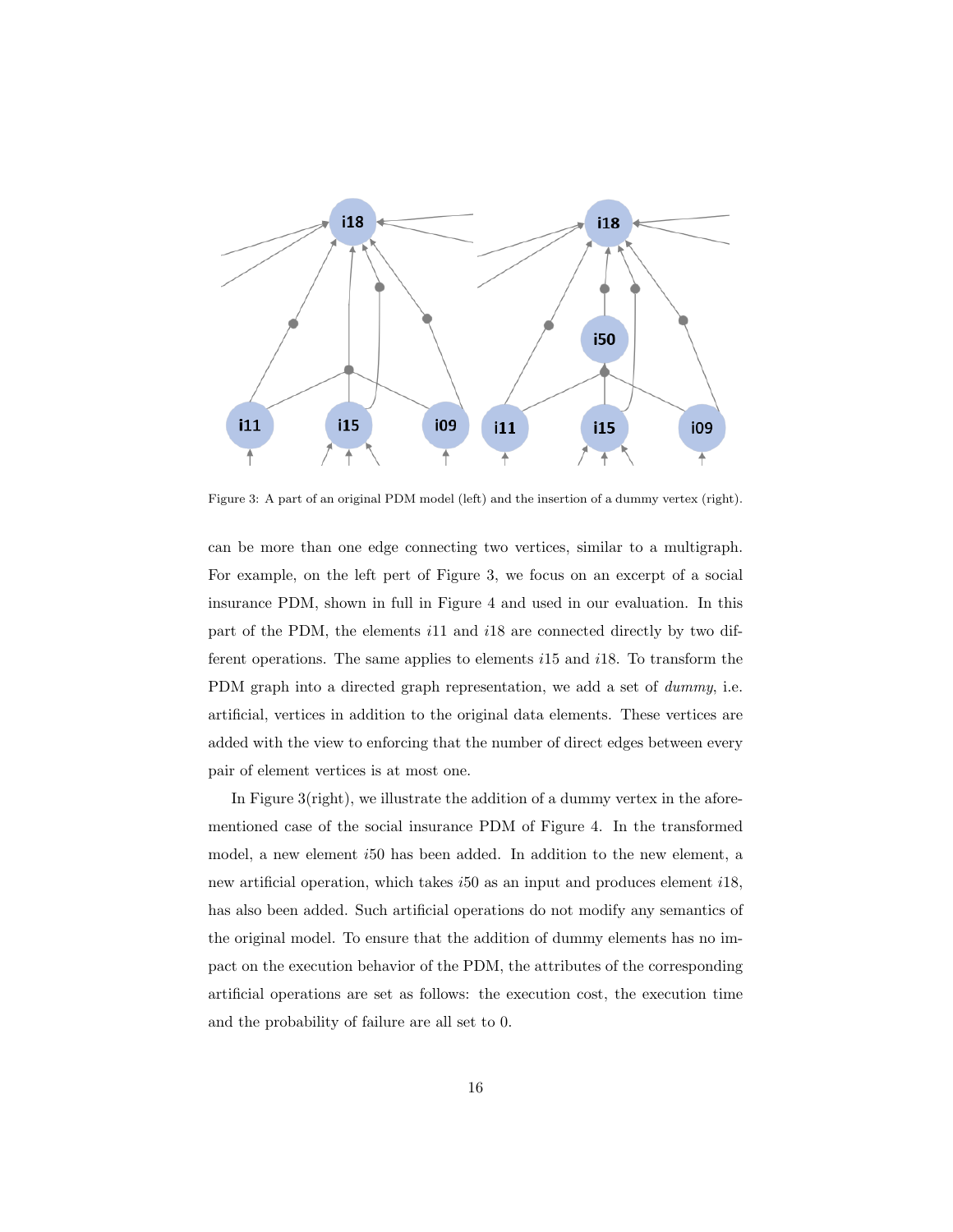#### <span id="page-16-0"></span>4.2. Computing the rank value

In the rank-based solutions, we have used the notion of  $\pi(Op_i)$ , which is a path from  $Op_i$  to an operation producing the root element. However, in general, there is not a single such path, which implies that there is no deterministic manner to compute  $rank(O_{p_i})$  and more importantly, costly paths to be selected instead of less expensive ones.

To address this issue, that is to provide an efficient and deterministic manner to compute  $rank(O_{p_i})$  in any PDM, we adopt the following methodology. We use the probability of failure of data element production, exactly as provided in the metadata table to assign weights to the graph edges. Then, we choose the path for which the sum of these probabilities is the smallest one as the representative path of the operator  $Op_i$ , i.e., we reduce the problem to a shortest path one for which simple algorithms, such as Dijkstra's, can be employed. In addition, the path in the denominator need not be the same as in the nominator and can be detected applying directly a shortest path algorithm after assigning to each graph edge the corresponding operation cost (or time duration) as its weight.

## <span id="page-16-1"></span>4.3. Data Structures and Complexities

There are four auxiliary data structures involved: (i) a dictionary structure, e.g., implemented as a HashMap that stores the operation metadata for each operation; (ii) a list that contains the operations ready to be executed; (iii) a list that contains the elements already produced and (iv) a dictionary that connects the output element of an operation to the operations that it serves as their input. The latter is required to identify meaningless operations.

In the beginning, the two lists are initialized through a simple traversal of the operation metadata. The complexity of this is  $O(nm)$  where n is the number of operations and  $m$  the number of the vertices in the graph. The  $n$  and  $m$  values include also the dummy zero-cost operations and vertices.

Then, the heuristics repeat as many steps as the number of operations in the execution path, which is up to  $n$ . In each step, the next operation is chosen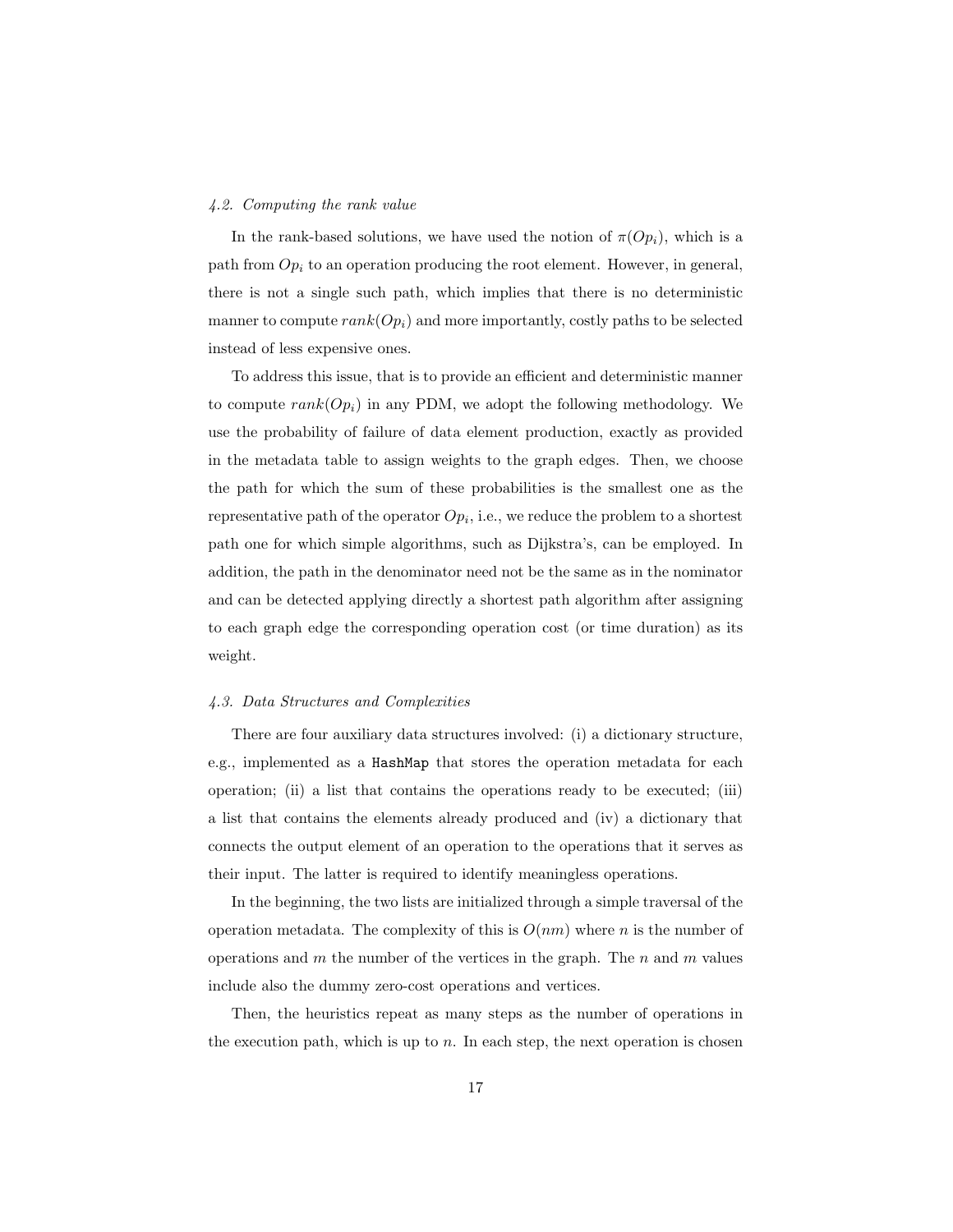after examining n operations at most. Also, after the selection and execution of the next operation,  $O(m)$  checks are performed to update the list of eligible operations.<sup>[4](#page-17-1)</sup> Finding the shortest path from a root element is at most  $O(n \log m)$ using an algorithm such as Dijkstra. Identifying meaningless operations after each failed operation execution is  $O(nm)$  using the second dictionary. Thus the overall complexity of the rank-based techniques is  $O(n^2(n+m)logm)$ , which is  $O(n^3 log m)$ , since  $n \geq m$ .

# <span id="page-17-0"></span>5. Evaluation

We begin this section with the description of the experimental setting and the competitors in Section [5.1.](#page-17-2) The main results are presented in Sections [5.2-](#page-20-0) [5.3.](#page-22-0) Section [5.4](#page-23-0) investigates the impact of early termination and the efficiency of our proposals. In Section [5.5,](#page-24-0) we discuss additional issues, such as comparison against the results in our earlier work. Finally, Section [5.6](#page-25-0) discusses issues regarding the deviation of optimal solutions, when it is feasible to compute them.

# <span id="page-17-2"></span>5.1. Competitors, test PDMs and experimental settings

Our competitors are the local strategies used by the PBWS method in [\[4\]](#page-30-3) comprise the following heuristics, which are referred to as existing heuristics:

- 1. Random: the next operation is randomly selected from the set of executable operations.
- 2. Lowest Cost: the operation with the lowest cost is selected to be executed next.
- 3. Shortest Time: the operation with the shortest time is selected to be executed next.

<span id="page-17-1"></span><sup>&</sup>lt;sup>4</sup>More efficient implementation can be devised, but since PDMs are not particularly large containing a few dozens of operations and elements, employing more sophisticated data structures does not pay off.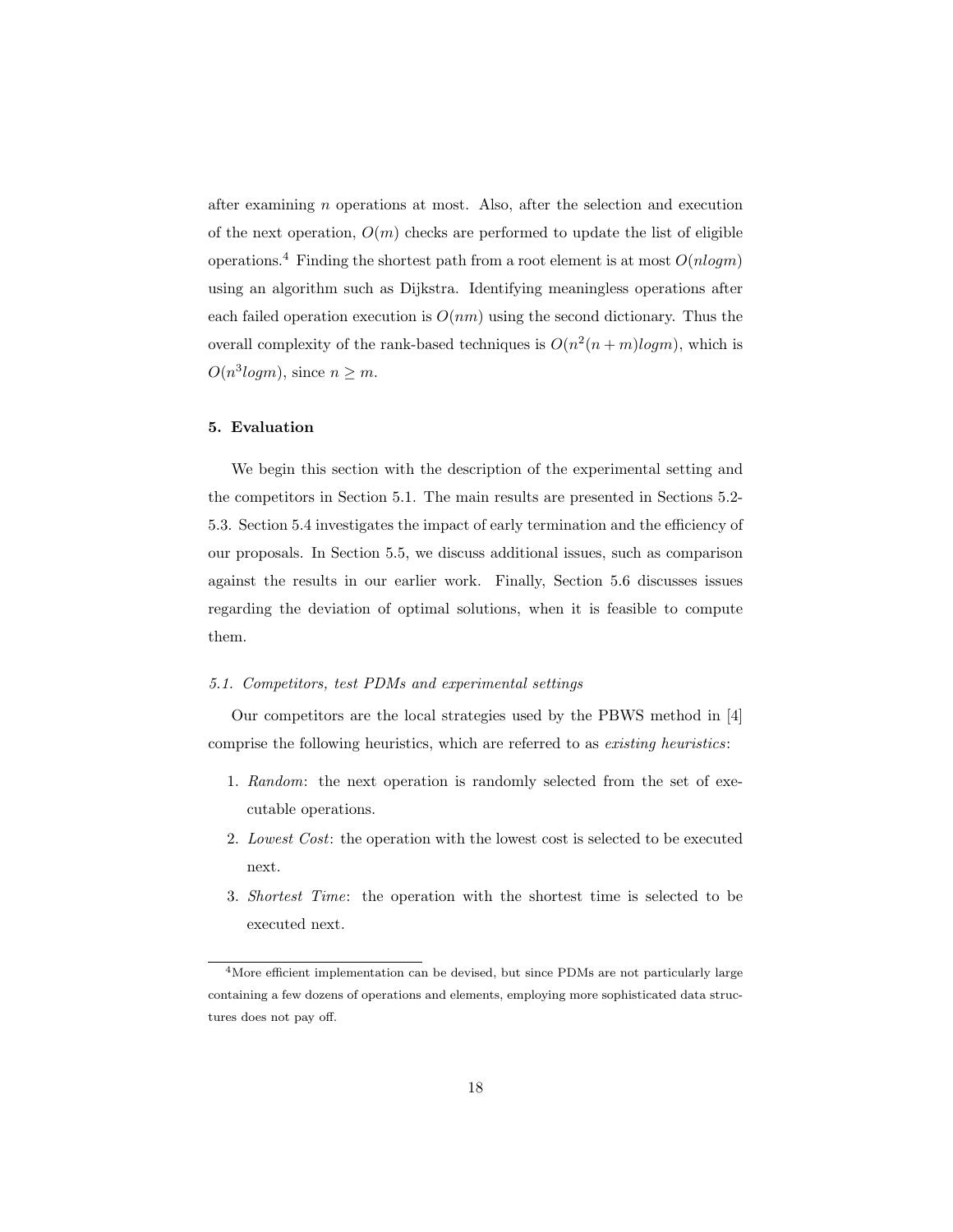

<span id="page-18-0"></span>Figure 4: The PDM social insurance example from [\[5\]](#page-30-4)

- 4. Lowest Failure Probability: the operation with the lowest probability of not being executed successfully is selected.
- 5. Shortest Distance to Root Element: the operation with the shortest distance to the root element (measured in the total number of operations) is selected.
- 6. Shortest Remaining Process Time: the operation with the shortest remaining processing time (measured as the sum of the processing times of the operations on the path to the root element) is selected.
- 7. Shortest Remaining Cost: the operation with the shortest remaining cost (measured as the sum of the costs of the operations on the path to the root element) is selected.

Note that the last heuristic is not explicitly mentioned in [\[4\]](#page-30-3) but it is trivial to devise it.

We evaluate our proposed approach using three PDMs found in the litera-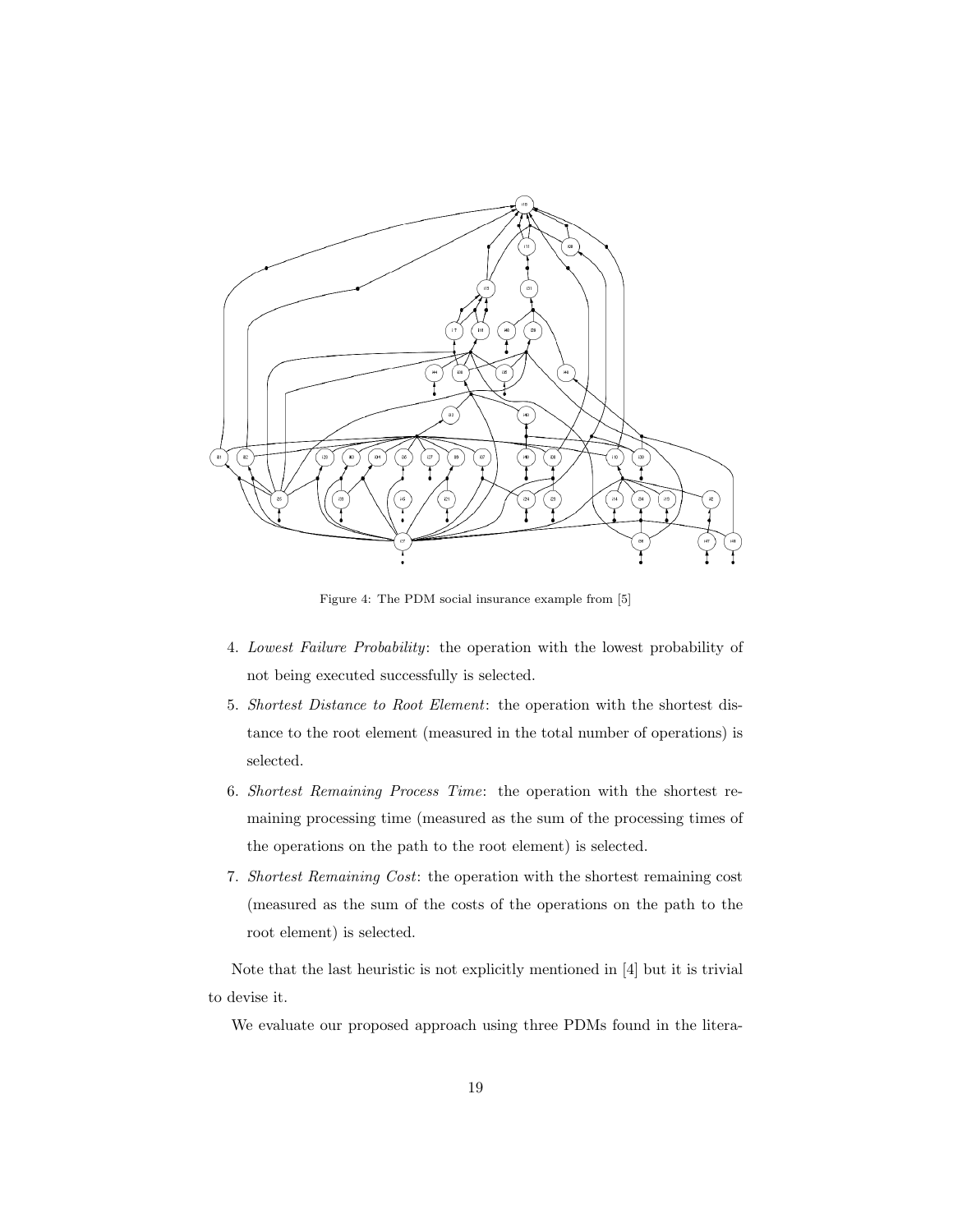ture. The first one is the mortgage example that was presented in Section [2,](#page-3-0) while the second one, shown in Figure [4,](#page-18-0) represents a larger process from a social insurance company [\[5\]](#page-30-4). These two PDMs constitute the evaluation set that was also used in our previous work [\[9\]](#page-30-8). To provide a more thorough evaluation, we expanded this set with an additional, third PDM, as shown in Figure [5,](#page-20-1) which represents a monitoring process from [\[14\]](#page-31-4).

To evaluate the 7 existing heuristics and our 6 rank-based flavors, we created two experimental settings. Each consists of 10K random cases for each of the aforementioned PDMs. The 6 rank-based flavors are the three ones, as described in the main part of Section [3](#page-8-0) along with their 3 extended counterparts that perform grouping and leverage the detection of meaningless operations.

In the first setting, we rely on the original metadata included with each PDM, as these are reported in their respective publications (see the Appendix). Based on these metadata, we generate, for each operation's cost, time, and failure probability attributes, values according to a  $N(\mu, \sigma^2)$  (normal distribution). Here  $\mu$  is the original value of that particular operation and  $\sigma^2$  is the variance of the data. For each of the three PDMs the mean value of the cost and time attributes is derived from the original metadata. In the first and the third PDM, the standard deviation was set as a fraction of these mean values, 0.5X and 0.33X, respectively (otherwise, the variance would be very large, something that we explore in the second setting). In the second PDM, the variance was set according to the original metadata accompanying the model.

In the second setting, and with a view to evaluating the behavior of the PDM operation ordering solutions in a wider range of metadata values, we also rely on synthetic values for the attributes of the PDMs' operations. However, in this case, the cost and time attributes were assigned (integer) values drawn randomly from a uniform distribution in the [0,10] range, i.e., these attributes may differ up to an order of magnitude. The probability of failure was assigned values in the [0.0, 1.0] range, i.e., we consider the complete range from guaranteed success to certain failure.

In both settings, we do not explicitly consider the probability of meeting con-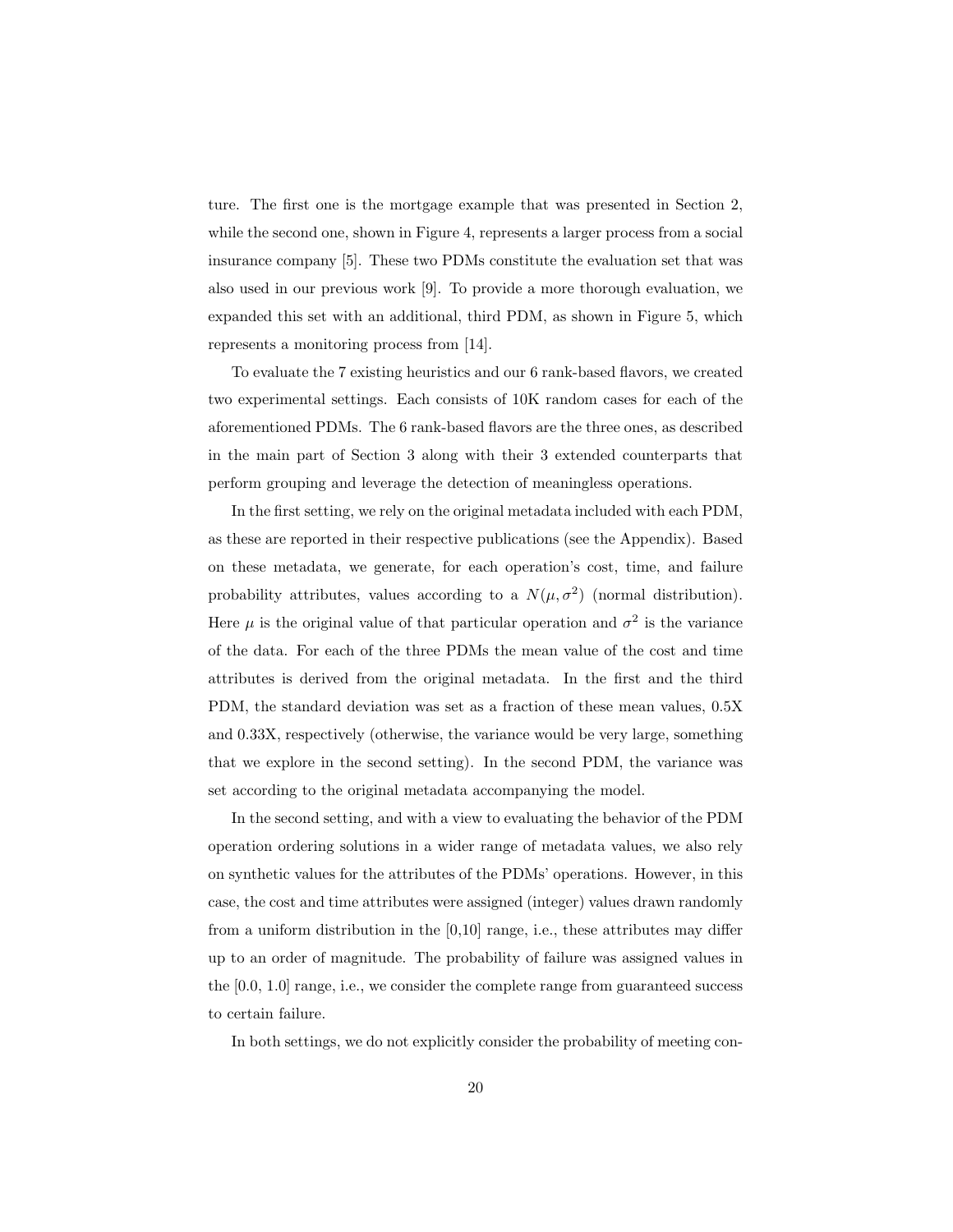

<span id="page-20-1"></span>Figure 5: The PDM monitoring example from [\[14\]](#page-31-4)

ditions, since this probability affects the production of the output data element and it can be deemed as covered by the failure probability. Finally, in order to conduct a fair comparison between the alternatives that encapsulate the detection of meaningless operations and the other ones, we initially report results only regarding the instances, in which the root element could be successfully produced.

#### <span id="page-20-0"></span>5.2. First Setting: operation attributes follow a Gaussian distribution

We begin our discussion of the first experimental setting, where the operation costs follow a gaussian distribution with mean values based on real-world evidence, with the summary results in Table [3.](#page-21-0) The values are normalized, so that, in each experiment instance, the value 1 corresponds to the most efficient cost or time time, respectively. In the table, the best performing existing heuristic and the best performing variant of our proposals are marked in bold. There are two main observations that can be drawn:

1. Our proposal consistently outperforms existing heuristics and more importantly, there are variants that consistently outperform all other variants: when the optimization objective is cost, our extended rank-based variant aiming at cost yield the lowest cost both on the average case and when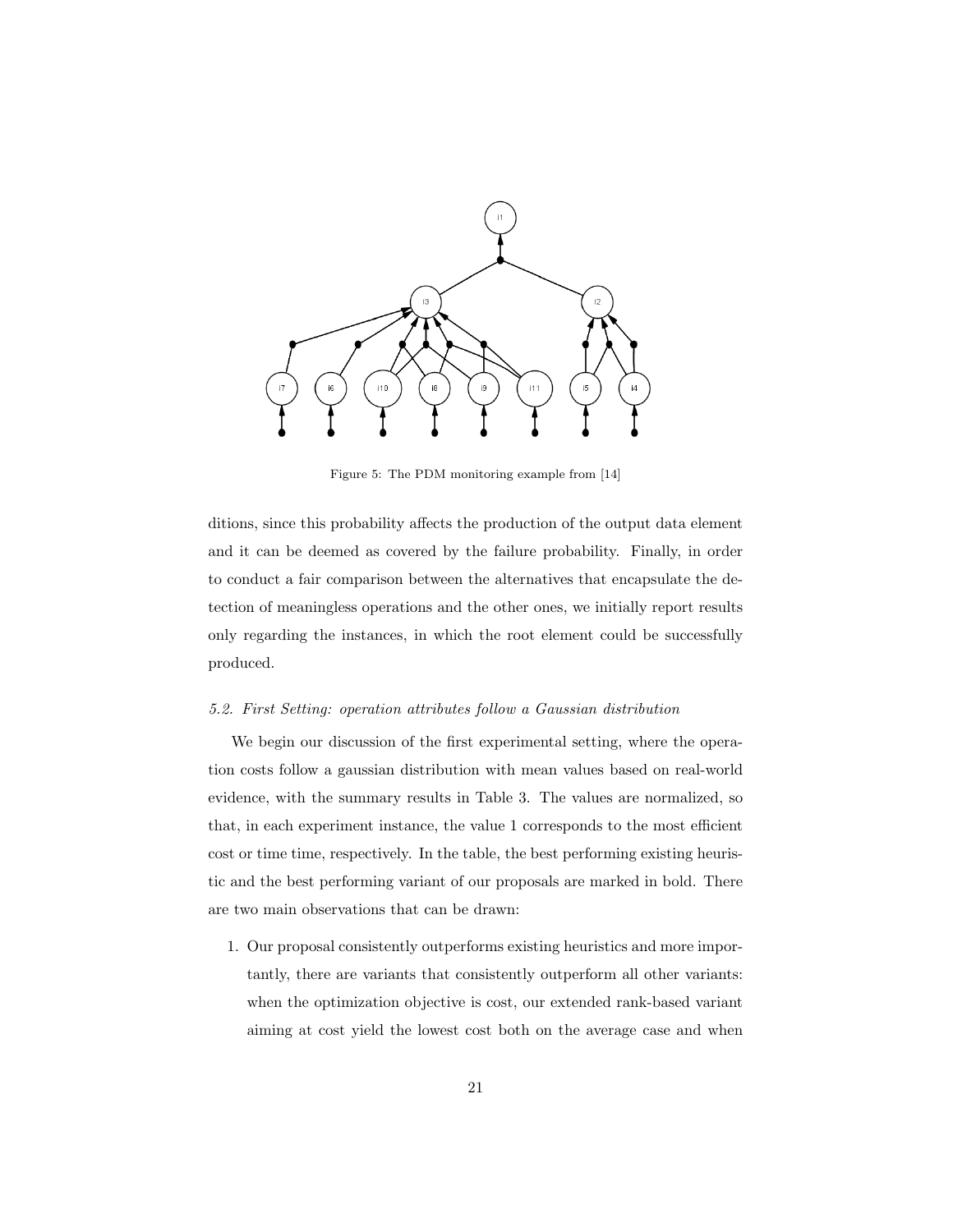| Heuristic                  | Aggregate | Aggregate | PDM1          | PDM1 | PDM <sub>2</sub> | PDM <sub>2</sub> | PDM3 | PDM3 |
|----------------------------|-----------|-----------|---------------|------|------------------|------------------|------|------|
|                            | Cost.     | Time      | Cost.         | Time | Cost             | Time             | Cost | Time |
| Existing heuristics        |           |           |               |      |                  |                  |      |      |
| Random                     | 3.59      | 3.85      | 3.31          | 3.73 | 5.53             | 5.48             | 3.26 | 3.45 |
| Lowest Cost                | 1.93      | 3.12      | 1.82          | 3.10 | 3.07             | 4.53             | 1.67 | 2.70 |
| Shortest Time              | 2.58      | 1.85      | 2.11          | 1.65 | 4.57             | 3.08             | 2.41 | 1.66 |
| Lowest Failure Probability | 3.50      | 3.61      | 4.61          | 4.91 | 2.19             | 2.38             | 1.36 | 1.34 |
| Root Distance              | 1.98      | 2.00      | 1.69          | 1.53 | 2.20             | 2.23             | 2.19 | 2.38 |
| Remaining Cost             | 1.46      | 1.78      | 1.16          | 1.21 | 1.55             | 2.28             | 1.72 | 2.19 |
| Remaining Time             | 1.93      | 1.59      | 1.67          | 1.36 | 2.31             | 1.57             | 2.07 | 1.82 |
|                            |           |           | Our proposals |      |                  |                  |      |      |
| Rank-Cost                  | 1.36      | 1.91      | 1.32          | 1.60 | 1.64             | 2.45             | 1.32 | 2.04 |
| Rank-Time                  | 2.02      | 1.49      | 1.97          | 1.59 | 2.49             | 1.65             | 1.92 | 1.33 |
| Rank-Combo                 | 1.55      | 1.52      | 1.58          | 1.51 | 1.72             | 1.72             | 1.46 | 1.45 |
| Rank-Extended-Cost         | 1.22      | 1.67      | 1.03          | 1.17 | 1.48             | 2.04             | 1.32 | 2.04 |
| Rank-Extended-Time         | 1.59      | 1.23      | 1.10          | 1.04 | 2.05             | 1.48             | 1.92 | 1.33 |
| Rank-Extended-Combo        | 1.33      | 1.31      | 1.11          | 1.08 | 1.59             | 1.59             | 1.46 | 1.45 |

<span id="page-21-0"></span>Table 3: Normalized performance of each heuristic for the first setting (the lowest the better).

checking each PDM case study separately; similarly, when the optimization objective is time, the best performing variant is the extended variant aiming at time explicitly. On average, the improvements over the best heuristic overall are  $16.5\%$  lower cost (when aiming at cost) and  $22.6\%$ shorter time (when aiming at time).

2. There is no dominant solution among the existing heuristics. As shown in the upper part of the table, a different existing heuristic is the best performing one when considering all PDMS and when considering each PDM separately. However, the best performing heuristics outperform the non-extended rank-based proposals.

Next, we move to Figure [6,](#page-22-1) where we see the percentage of cases, where each solution achieved the best performance. The values do not sum up to 100% because, in a random instance, more than one solution may have yielded the best performance and/or some instances do not lead to the production of the root element, as already explained. As shown, our extended rank heuristics yield better execution plans more frequently than the other variants.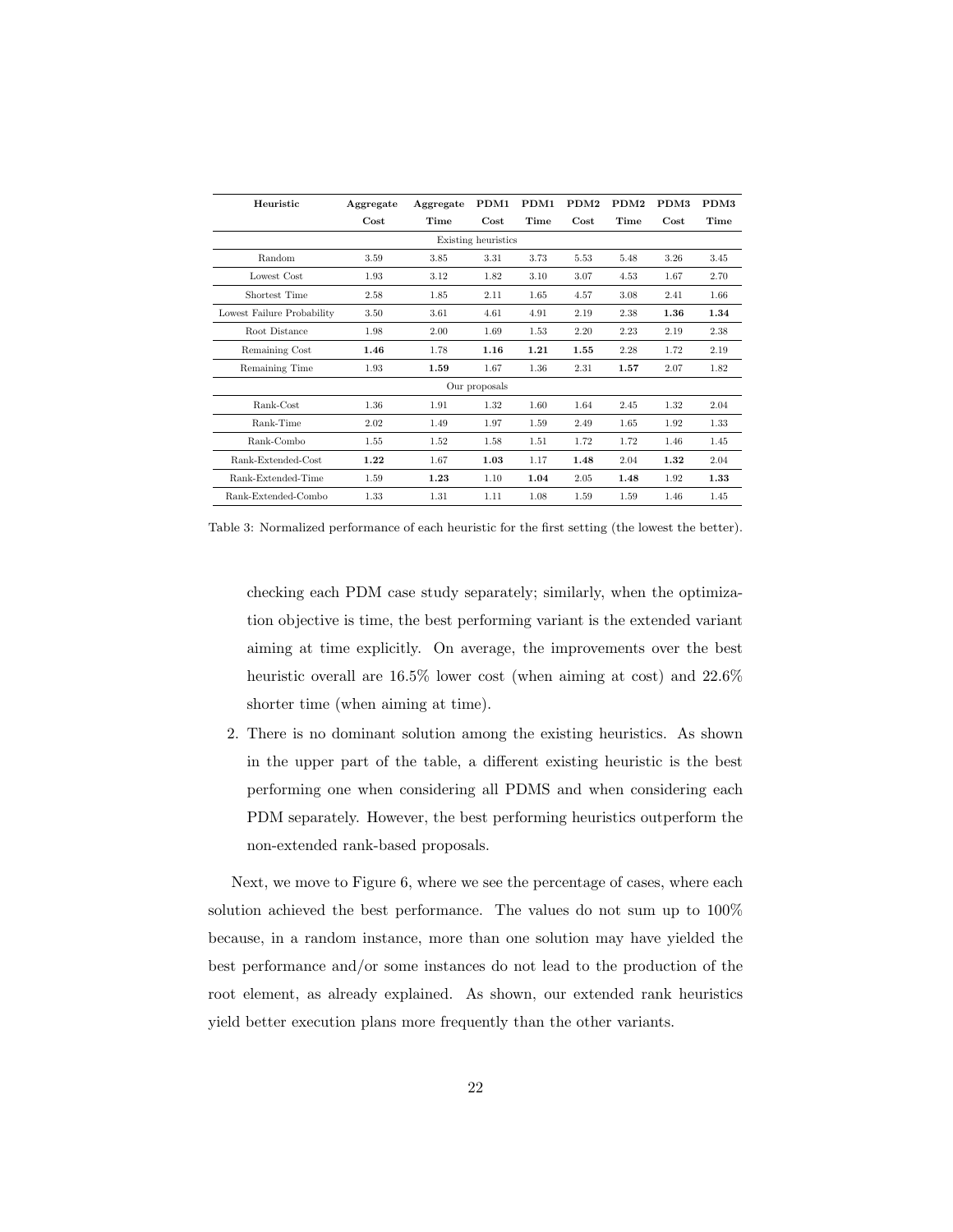

<span id="page-22-1"></span>Figure 6: The percentage of cases where each heuristic achieved the best result in terms of cost (left) and time (right) in the first setting of the evaluation.

| Heuristic                  | Aggregate | Aggregate | PDM1          | PDM1 | PDM <sub>2</sub> | PDM2 | PDM3 | PDM3 |
|----------------------------|-----------|-----------|---------------|------|------------------|------|------|------|
|                            | Cost      | Time      | Cost.         | Time | Cost             | Time | Cost | Time |
| Existing heuristics        |           |           |               |      |                  |      |      |      |
| Random                     | 4.11      | 4.08      | 3.97          | 4.01 | 5.68             | 5.48 | 2.11 | 2.13 |
| Lowest Cost                | 2.39      | 3.66      | 2.02          | 3.62 | 3.61             | 4.86 | 1.65 | 1.94 |
| Shortest Time              | 3.68      | 2.39      | 3.57          | 2.00 | 5.08             | 3.66 | 1.88 | 1.61 |
| Lowest Failure Probability | 2.89      | 2.80      | 2.82          | 2.73 | 3.84             | 3.72 | 1.63 | 1.63 |
| Root Distance              | 2.53      | 2.57      | 3.02          | 3.04 | 2.11             | 2.21 | 1.68 | 1.71 |
| Remaining Cost             | 1.55      | 2.39      | 1.49          | 2.57 | 1.75             | 2.48 | 1.40 | 1.68 |
| Remaining Time             | 2.40      | 1.56      | 2.54          | 1.48 | 2.59             | 1.81 | 1.68 | 1.41 |
|                            |           |           | Our proposals |      |                  |      |      |      |
| Rank-Cost                  | 1.32      | 1.64      | 1.31          | 1.75 | 1.36             | 1.61 | 1.27 | 1.37 |
| Rank-Time                  | 1.67      | 1.31      | 1.79          | 1.29 | 1.64             | 1.37 | 1.39 | 1.27 |
| Rank-Combo                 | 1.44      | 1.42      | 1.47          | 1.45 | 1.44             | 1.43 | 1.31 | 1.30 |
| Rank-Extended-Cost         | 1.20      | 1.41      | 1.13          | 1.38 | 1.29             | 1.49 | 1.27 | 1.37 |
| <b>Bank-Extended-Time</b>  | 1.44      | 1.20      | 1.42          | 1.13 | 1.51             | 1.29 | 1.39 | 1.27 |
| Rank-Extended-Combo        | 1.28      | 1.27      | 1.13          | 1.24 | 1.34             | 1.33 | 1.31 | 1.30 |

<span id="page-22-2"></span>Table 4: Normalized performance of each heuristic for the second setting (the lowest the better).

# <span id="page-22-0"></span>5.3. Second Setting: operation attributes follow a uniform distribution

In the second setting, the metadata values follow a uniform distribution. The advantage of this setting is that it covers a broader range of values; the disadvantage is that it may depart from real-world settings. Nevertheless, the outcomes of these experiments further strengthen the evidence that our rank-based variants advance the state-of-the-art. More specifically, the main observation drawn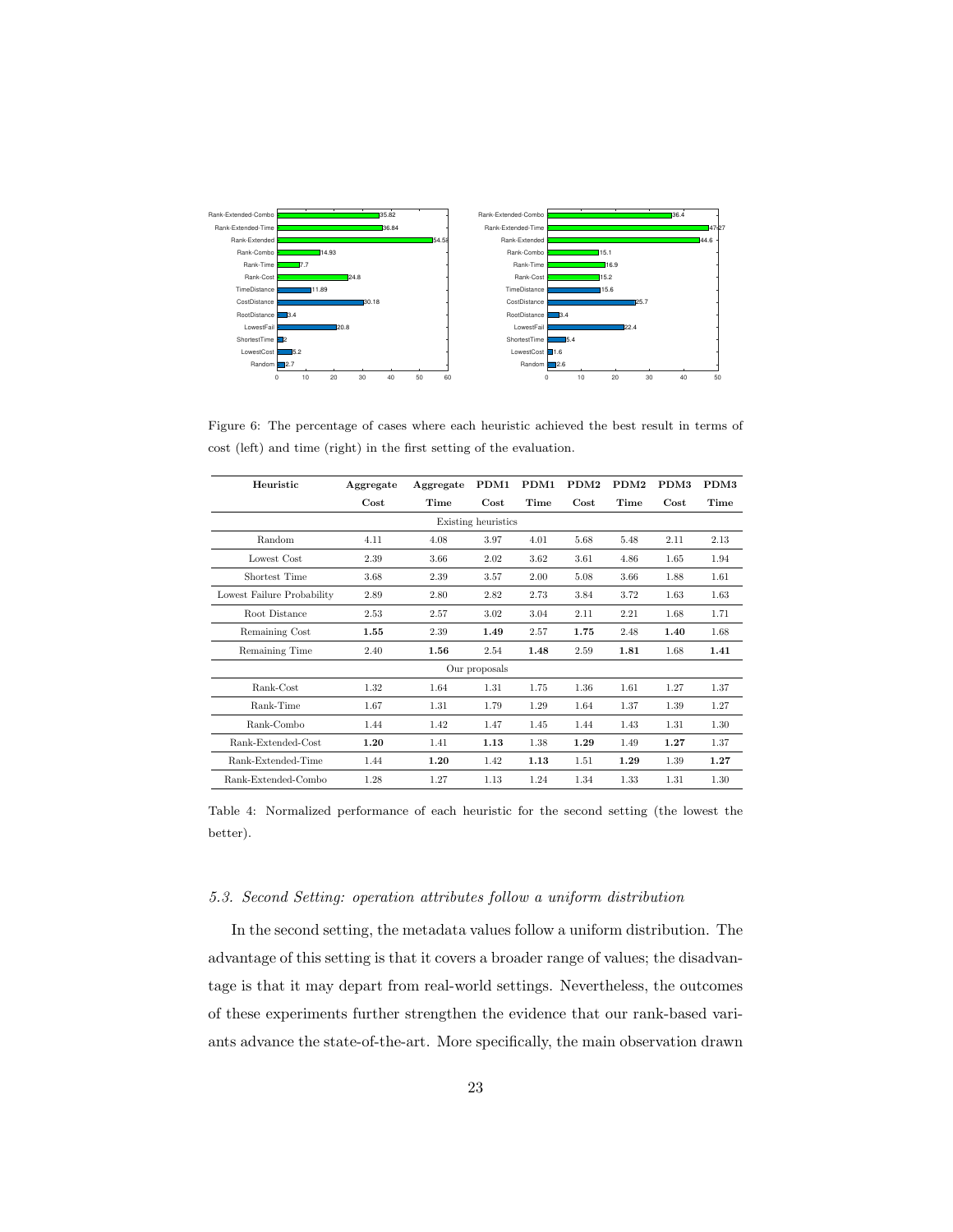

<span id="page-23-1"></span>Figure 7: The percentage of cases where each heuristic achieved the best result in terms of cost (left) and time (right) in the second setting of the evaluation.

from Table [4](#page-22-2) is twofold:

- 1. Our extended rank based variant continues to consistently outperform existing heuristics. The average improvements over all random instances are lower cost by 22.6% and shorter time by 23.1%.
- 2. In this setting, there is a clear winner among the existing heuristics, namely Shortest Remaining Cost for the cost objective and Shortest Remaining Process Time for the time objective. However, these heuristics cannot outperform event the non-extended rank-based heuristics, an observation already made in [\[9\]](#page-30-8).

Finally, as shown in Figure [7,](#page-23-1) in this setting, there is a stronger correlation between the most frequent and the best performing solution.

#### <span id="page-23-0"></span>5.4. Impact of early termination and time overheads

In this section, we discuss in detail the impact of the notion of meaningless operations which is leveraged by our extended rank-based solutions. Thus far, we have ignored all failed instances. Remember that an execution instance is considered successful, if the root element is produced. On the contrary, when the production of the root element is not possible, i.e. due to the failed execution of some operations, the execution instance is considered unsuccessful. In such cases, its execution may be terminated earlier, as already discussed.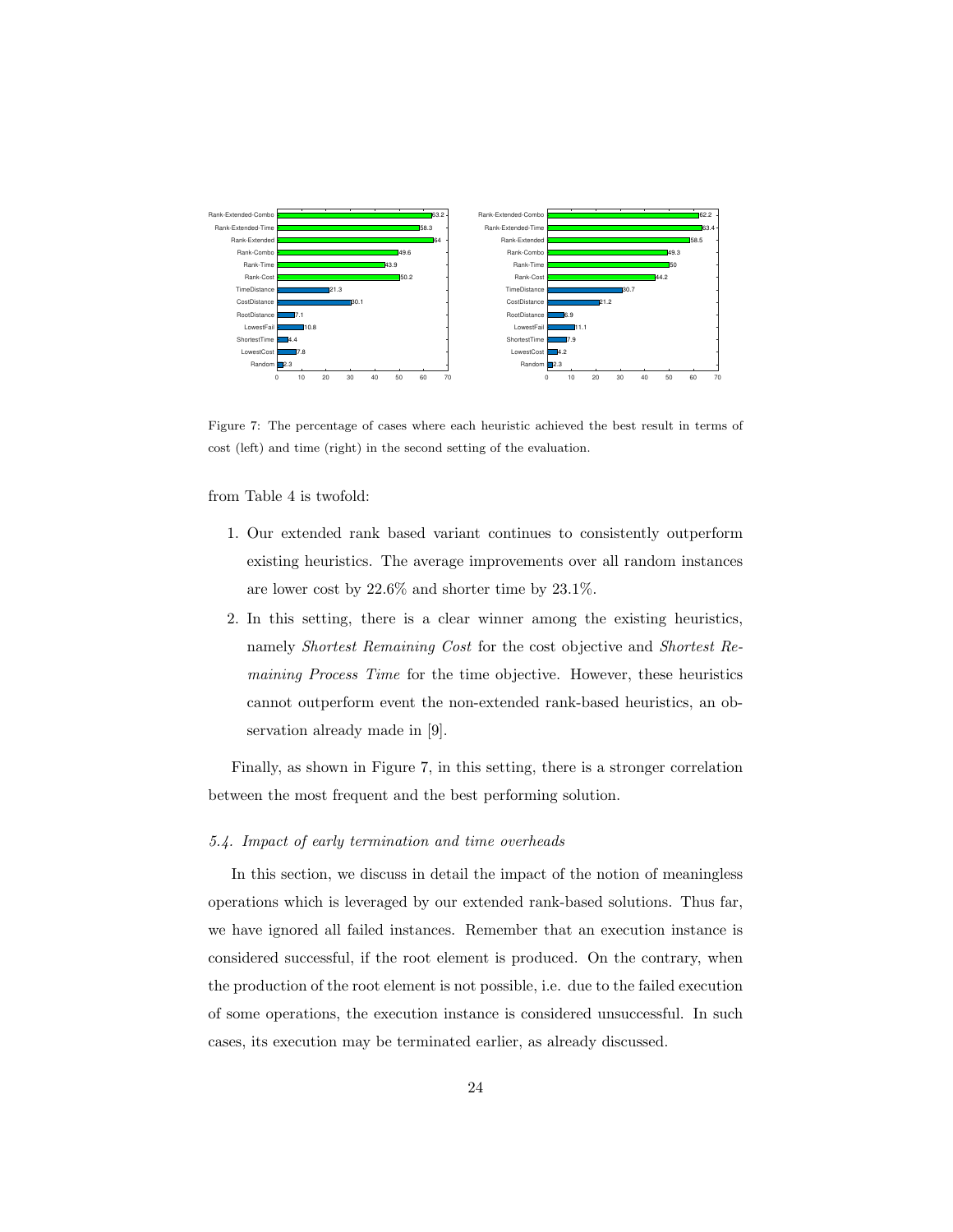In failed instances, the performance of every heuristic that does not employ early termination converges to the same cost and time duration. The extended rank-based variants, which are equipped with the early termination capability, are inherently more suited for such failed instances. In particular, our proposals exhibit a 13.8% and 13.4% improvement in terms of cost and time, respectively, in the first setting. In the second setting, the improvements are even better; 23.5% lower cost and 23.4% shorter time. In PDM3, there are no failed instances that lead to a benefit (we discuss this PDM further below).

Finally, the overhead time to run the heuristics is extremely low: on a Ryzen 5 3600x CPU with 16GB RAM, our rank-based heuristics take less than 1.34 milliseconds for each case of the social insurance PDM; the other heuristics are even faster and the times are negligible for the small PDM.

#### <span id="page-24-0"></span>5.5. Additional Discussion

In this section, we discuss the performance of our revised and extended rank-based solutions in comparison to the rank-based solutions, originally presented in our earlier work [\[9\]](#page-30-8). In the mortgage and social insurance PDMs, the extended techniques demonstrated significant improvements over the original variants, performing on average, 13.52% better. In the monitoring process PDM however, the new proposals did not manage to lead to any improvements displaying exactly the same level of performance as the original flavors. This can be attributed to the particular characteristics of the structure of this PDM: (i) none of its elements are deemed as interdependent and therefore, they cannot be grouped together; (ii) this PDM also does not contain any operation pairings which comply with the notion of meaningless operations. As a result, the PDM fails to benefit from the two novel notions that were introduced in the extended rank-based techniques.

Finally, it should be noted that the performance of our approach was significantly better in the second setting. This can be attributed to the increased range of values in that setting. In particular, the higher range of values in terms of probability of failure leads to an increase in path variability, favoring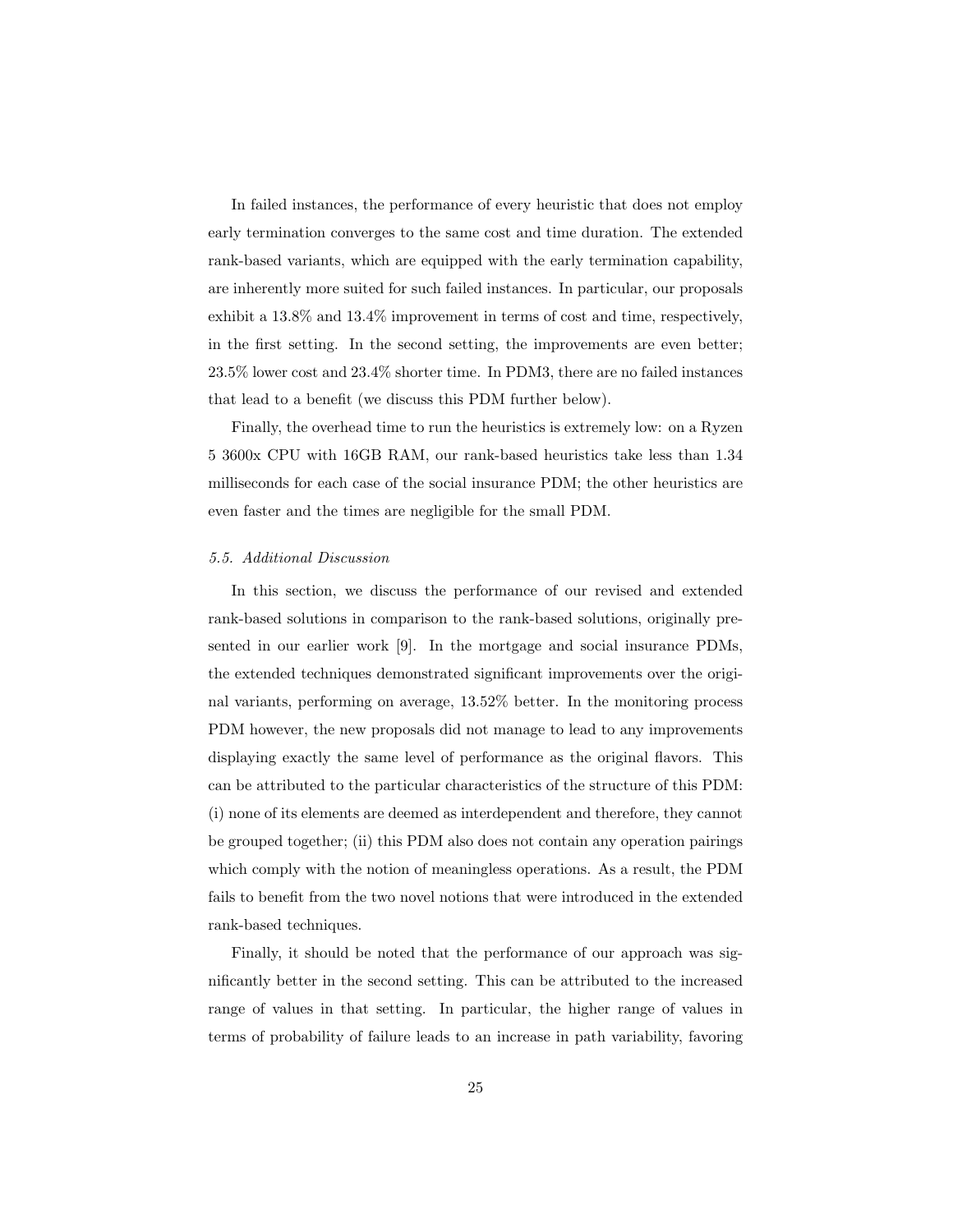

<span id="page-25-1"></span>Figure 8: The average deviation of each heuristic compared to the optimal path for the first setting (left) and the second setting (right) regarding the mortgage PDM.

our approach.

## <span id="page-25-0"></span>5.6. Deviation from Optimal Solutions

In this experiment, we rely on the notion of optimal path, presented in Section [2,](#page-3-0) to further evaluate our approach. For each execution instance, we determine the optimal path, in terms of cost and path feasibility. Then, the optimal path is directly compared to the paths discovered by each of the heuristics, for that specific instance. This comparison is conducted for the mortgage PDM only, presented in Figure [1,](#page-3-2) which is small enough so that optimal paths can be derived.

Figure [8](#page-25-1) presents the average deviation from the optimal path of each heuristic, in terms of cost during the execution of the mortgage PDM. In the first setting, the mean cost of the optimal path is 2.74. We can see that even in this simple PDM, even the best performing rank-based heuristic deviate by more than two times. However, narrower deviations are observed in the second setting, where the best performing rank-based variant incurs a 42.9% higher cost on average.

The main conclusion is that although our proposed heuristics significantly outperform existing ones, there is still plenty of room for improvements. Devising fast heuristics that yield results that are closer to the optimal ones remains a challenging open issue.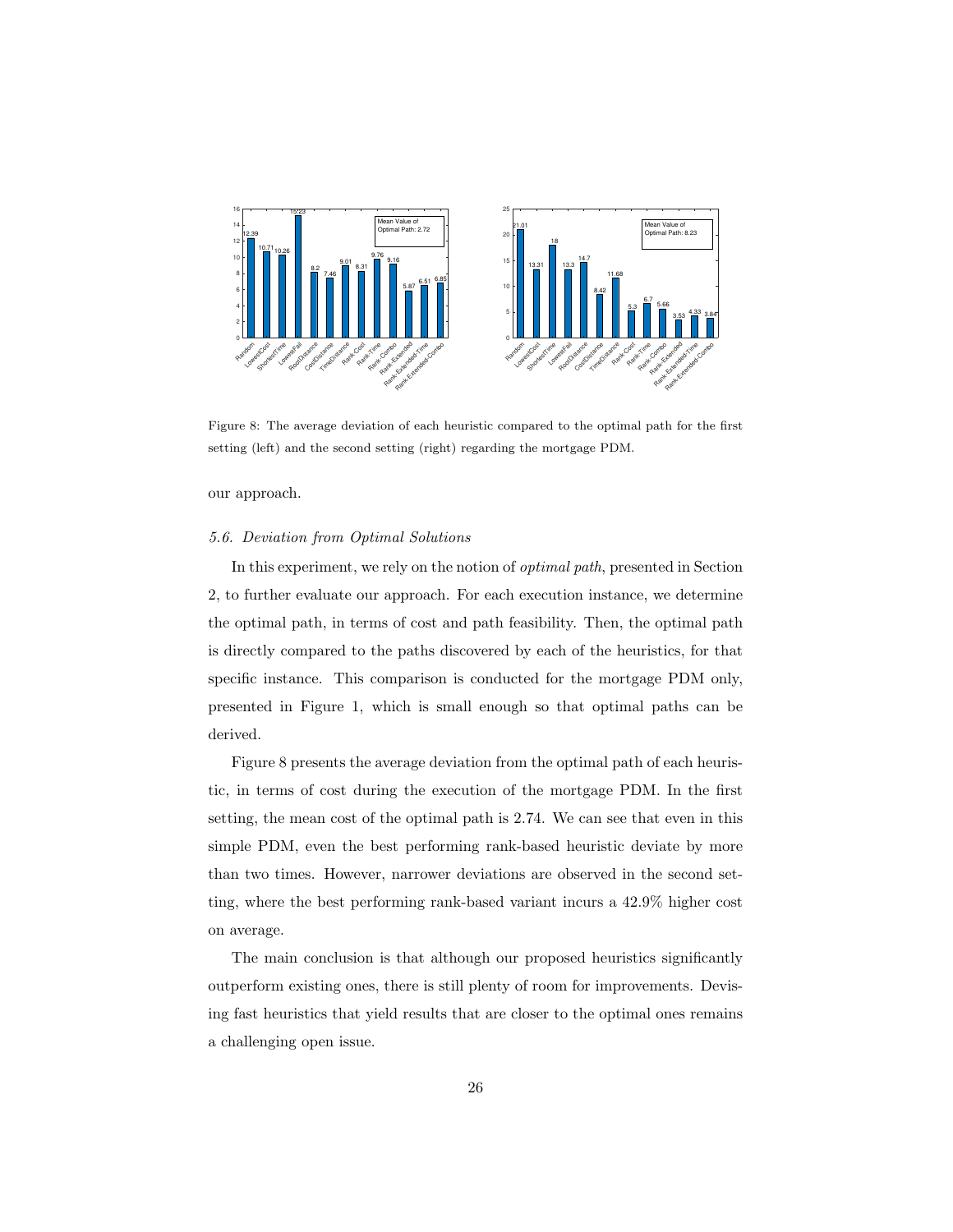## <span id="page-26-0"></span>6. Related Work

As stated in the introduction, an increasing amount of data-centric approaches have been developed as part of a general trend in the area of Business Process Management (BPM). Despite this recent interest, Business Process Improvement or Redesign, one of the key areas of BPM remains relatively undeveloped in terms of automated algorithmic solutions. In a recent survey that aims to evaluate several data-centric process approaches, this lack of focus on process optimization or redesign is highlighted [\[1\]](#page-30-0). Out of the 14 data-centric methods examined, only 2 of them identify the objective of business process optimization as a motive for their development. These two methods are Product Based Workflow Design (PBWD) [\[5\]](#page-30-4) and its extension, Product Based Workflow Support (PBWS) [\[4\]](#page-30-3), upon which we build our work.

In [\[14,](#page-31-4) [15\]](#page-31-5), Comuzzi et. al. present an ant-colony based approach, which aims to discover the optimal path in a PDM. A key element of this approach is the distinction between the phases of path discovery and execution. However, whenever an operation executes unsuccessfully, then the entire instance is terminated. This is a limitation compared to the direct PDM execution approach of [\[4\]](#page-30-3) upon which we build our work, which allows to continue the execution via considering the remaining operations. In a similar context, the work in [\[20\]](#page-32-2) follows an ant-colony based approach to optimize the execution of a business process, represented as a Workflow Net rather than a PDM, as we do.

Regarding task ordering in declarative process models, the work of Barba et. al. presents a recommendation approach that aims to optimally order the remaining executable activities of an ongoing process instance [\[21,](#page-32-3) [22\]](#page-32-4). In a subsequent work [\[23\]](#page-32-5), the same authors present an approach that computes a set of potentially optimal plans for a declarative model, discarding the suboptimal ones. This set of plans is then combined into a single, configurable, BPMN model. In all these works, the task ordering heuristics are a subset of those examined in [\[4\]](#page-30-3), since the focus is mainly on producing valid execution plans rather than optimal ones according to a cost function. However, contrary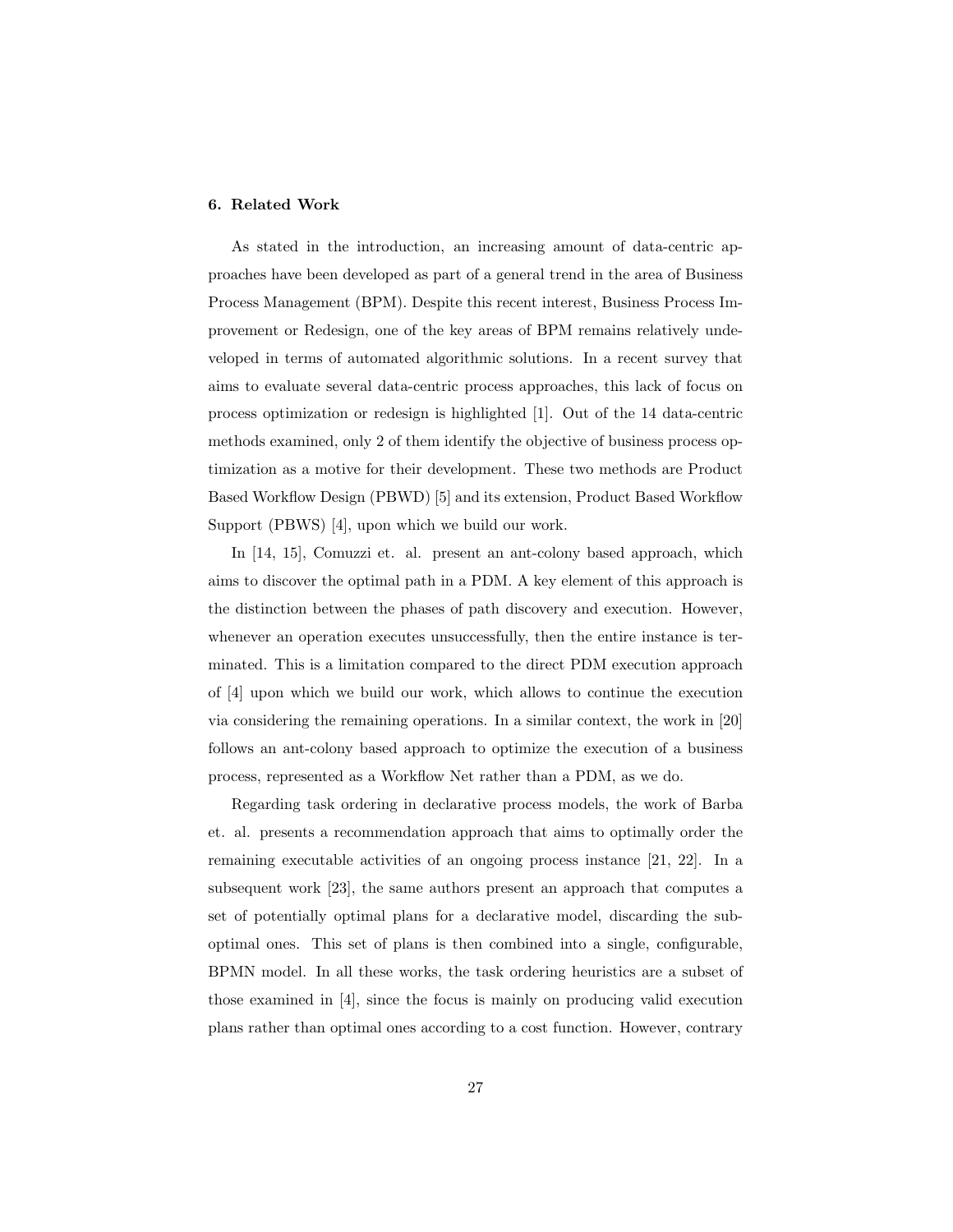to our solution, the focus is also on optimal resource scheduling.

An extensive part of recent business process literature focuses on process model variability [\[24\]](#page-33-0). For example, the work in [\[24\]](#page-33-0) is motivated by the fact that different municipalities perform the same objective using different, but equivalent, processes. To accommodate such variability, it introduces the configurable process tree, a novel formalism capable of representing a family of process variants in a single model. Additionally, this methodology allows a specific set of process models to be selected according to a set of Key Performance Indicators (KPIs). This bears some similarity to the way PBWS and our solutions exploit the existence of alternative paths in order to optimize each case's performance. The main difference lies in the fact that, in our case, these alternatives are different paths of a single, existing PDM model, while in [\[24\]](#page-33-0), there is an attempt to create a model that contains alternative paths to cover all cases. In the same context, the work in [\[25\]](#page-33-1) presents a set of approaches for the extraction of a configurable process model from a collection of event logs, which represents variants of a single process. Furthermore, the issue of assessing the quality of different process model configurations [\[26\]](#page-33-2) has also been explored. Lastly, the work in [\[27\]](#page-33-3) presents an approach that produces a set of ranked imperative models based on an input declarative model; the imperative models are, in turn, used to generate recommendations. Such an approach focuses on flexibility and essentially checks all possible plans, thus it cannot scale.

Additionally, there are proposals considering various optimization objectives, such as the techniques in [\[28\]](#page-33-4), where a set of heuristics for changing the relative ordering of activities is introduced. However, these heuristics cannot be applied to PDMs because they assume that all operations need to be executed, whereas, in PDMs, it suffices to execute a subset of operations for a process to complete. Finally, our work relates to declarative process models [\[29,](#page-33-5) [30\]](#page-33-6); e.g., our workflow design solution can be seen as a promising means to derive executable model structures out of such declarative models although providing a complete methodology to achieve this remains an open issue.

Our rank-based solutions are inspired by solutions to optimize data ana-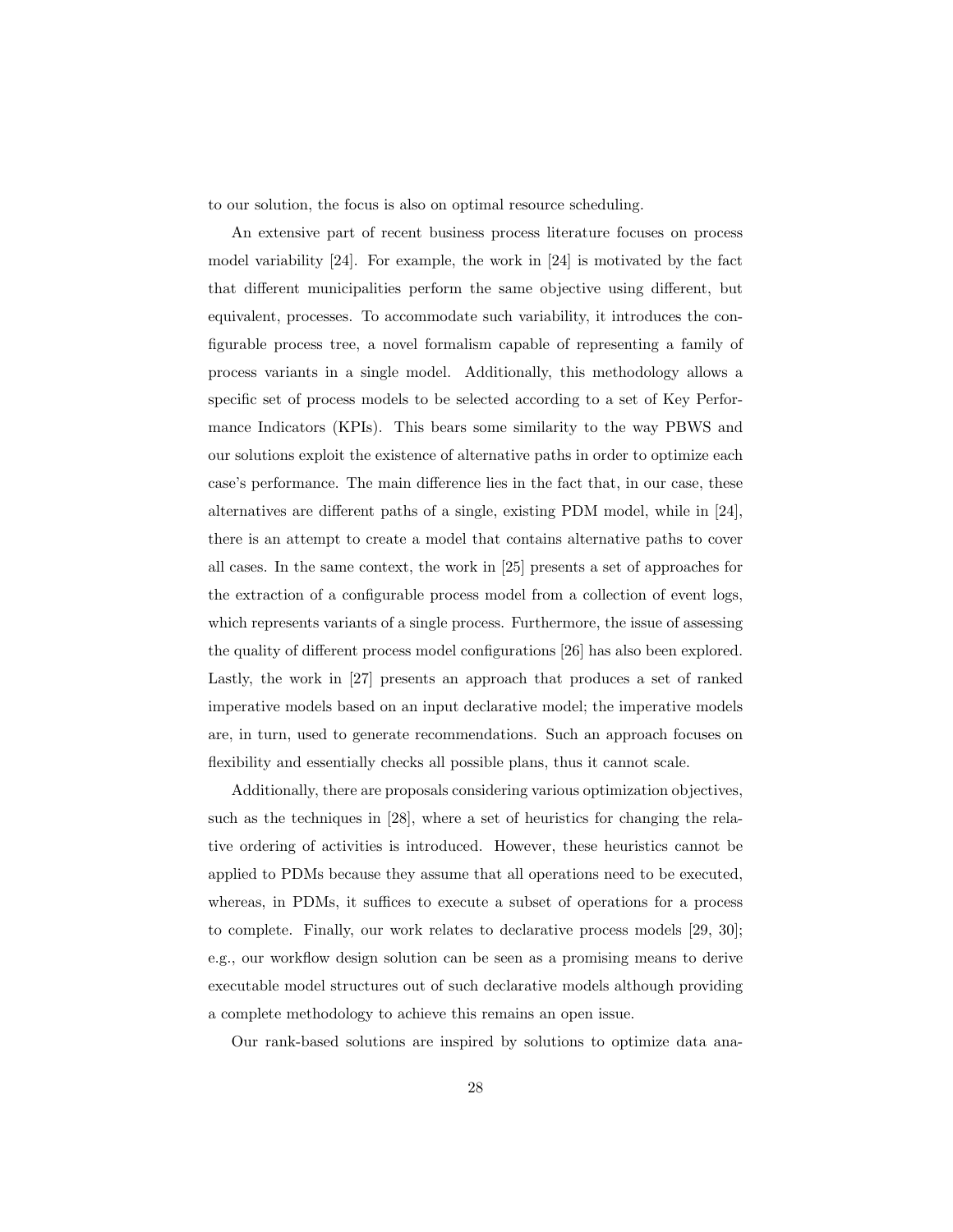lytics workflows [\[8\]](#page-30-7), but they constitute novel optimization variants tailored to PDM-modeled business processed. The work in [\[31\]](#page-34-0) highlights the benefits of integrating BPM and data analytics, by proposing the utilization of Big Data processing for the purpose of analyzing business process data. Similarly, there have been efforts to transfer the results of data analytics workflow optimization to business process workflows [\[17\]](#page-31-7). Despite these efforts, the topic of fully exploiting the know-how in data-intensive workflows for optimizing the execution of business processes still remains in its infancy.

In the more general research area of BPM, there has been a rise in research related to the field of decision management. Many works are focusing on PDMs, the recently introduced Decision Model and Notation (DMN) and other decision modelling approaches. The work in [\[32\]](#page-34-1) proposes an automated methodology that extracts the decision logic from an input PDM workflow and produces a BPMN/DMN model as an output. The work in [\[33\]](#page-34-2) proposes an automated approach that derives decision models from enriched event logs. Moreover, the Decision Data Model (DDM), an extension of the PDM, was introduced in [\[34\]](#page-34-3); this work focuses on the data perspective of the decision making of a process. All these efforts are orthogonal to our work.

#### <span id="page-28-0"></span>7. Conclusion and Future Work

This work focuses on business processes modelled according to the declarative PDM paradigm. PDM is a powerful modeling approach for business processes that aim to produce informational products, e.g., whether to grant an approval to a specific admission request, without specifying the workflow execution plan. The contribution of this work is that it proposes and evaluates novel heuristics for yielding optimized workflow designs, i.e., execution plans, in terms of execution cost and time on a case-by-case basis. Our solution is inspired by and extends optimization solutions in query processing and workflows for data analytics. Its main novelty lies in the fact that, when choosing the next operation to be executed, it takes into consideration both the probability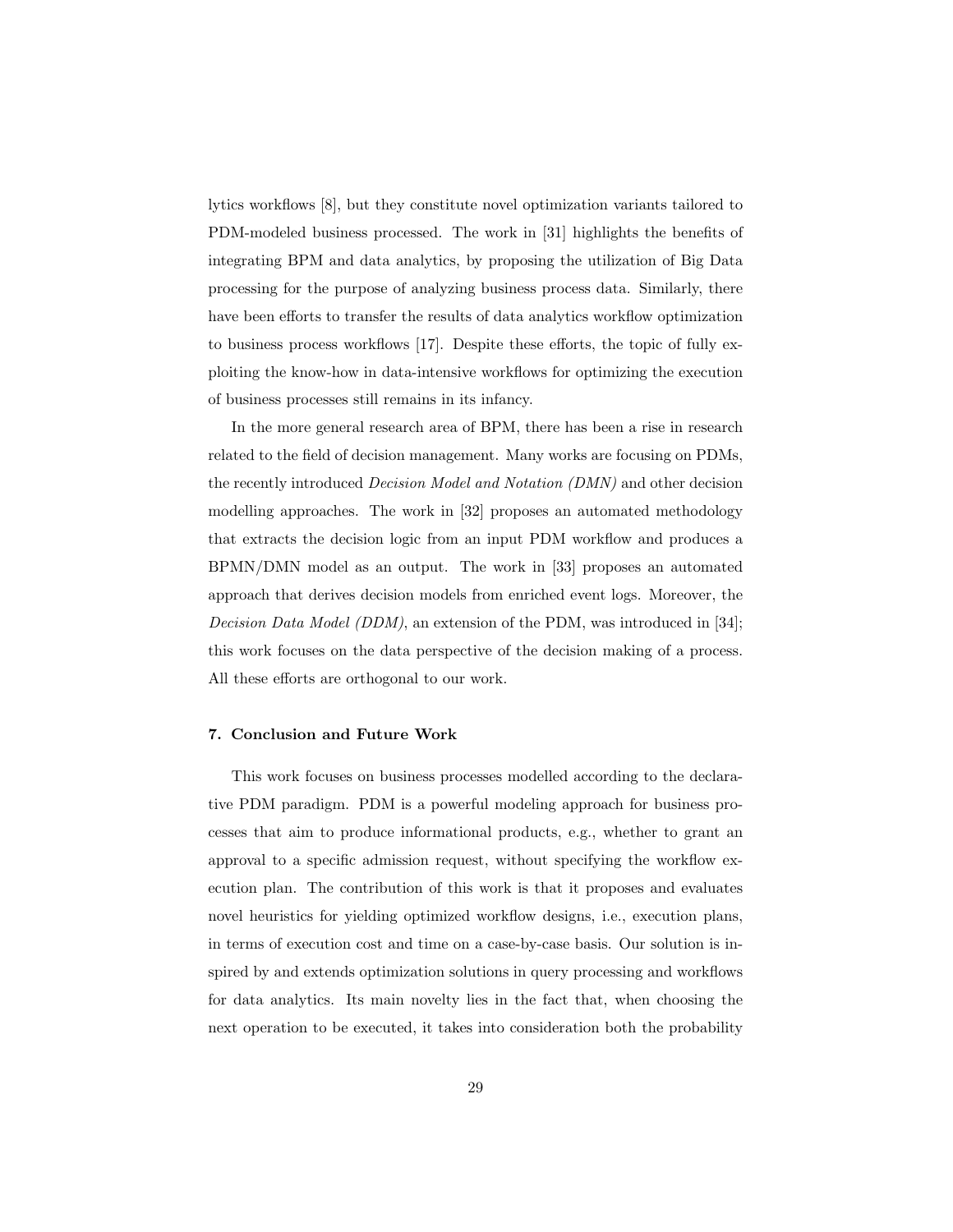to produce the root element and the cost of the operation. We also consider explicitly operation inter-dependencies and discuss implementation issues. The evaluation is based on three real-world PDM examples and tens of thousands of random metadata instantiations for these PDMs following realistic probability distributions. Our experimental results show that, although in specific cases different heuristics may perform better, our proposals consistently outperform existing solutions. They yield, on average, 16.5% lower cost and 22.6% shorter time, when the metadata are based on real-world data. For random metadata following a uniform distribution within a predefined range, the improvements are even higher.

This work aims to open a new avenue in which the execution of declarative process models is optimized. However, to achieve this goal, two main directions need to be explored in depth in the future. Firstly, our approach needs to cover additional declarative modelling approaches, such as [\[29\]](#page-33-5) and also consider processes with multiple outputs. Secondly, and more importantly, a complete cost and time optimization solution should also consider aspects, such as resource utilization, parallel task execution and smaller deviations from optimal solutions. Especially with regards to the issue of resource allocation, the current solution presented in this work implicitly assumes that all resources required for an operation execution are always available; extending our algorithms to account for resource unavailability, non-deterministic behavior, waiting times and fatigue is essential to increase the applicability of the proposal in real-world settings. Additionally, we aim to expand the scope of our work by investigating the composition of activities, similarly to [\[35\]](#page-34-4), which impacts on the PDMs themselves apart from their execution only.

Acknowledgment. The research work was supported by the Hellenic Foundation for Research and Innovation (H.F.R.I.) under the "First Call for H.F.R.I. Research Projects to support Faculty members and Researchers and the procurement of high-cost research equipment grant" (Project Number:1052, Project Name: DataflowOpt).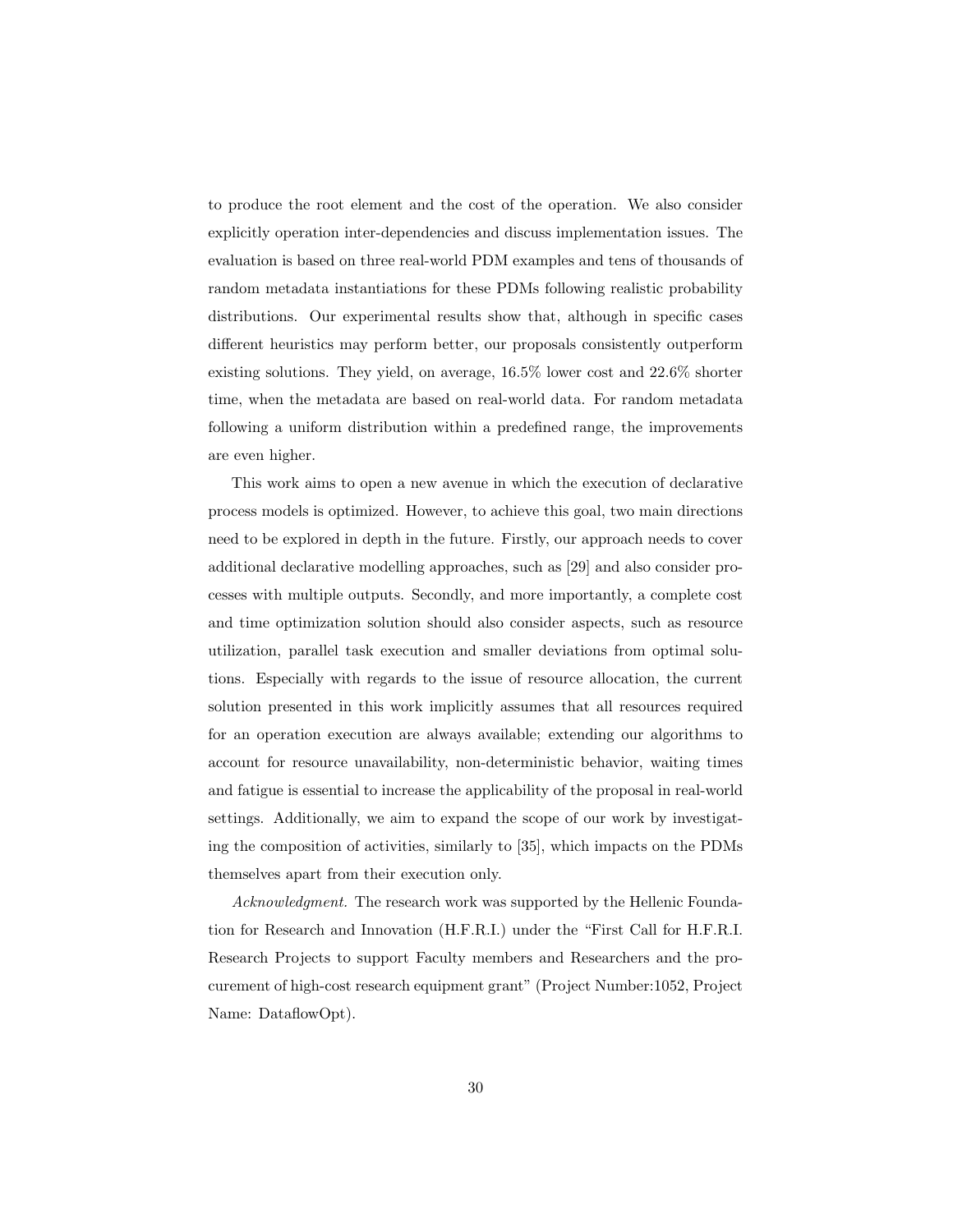## References

- <span id="page-30-0"></span>[1] H. A. Reijers, I. T. P. Vanderfeesten, M. G. A. Plomp, P. V. Gorp, D. Fahland, W. L. M. van der Crommert, H. D. D. Garcia, Evaluating data-centric process approaches: Does the human factor factor in?, Software and Systems Modeling 16 (3) (2017) 649–662.
- <span id="page-30-1"></span>[2] V. Künzle, M. Reichert, Philharmonicflows: Towards a framework for object-aware process management, Journal of Software Maintenance 23 (4) (2011) 205–244.
- <span id="page-30-2"></span>[3] R. Henriques, A. R. Silva, Object-centered process modeling: Principles to model data-intensive systems, in: Business Process Management Workshops - BPM 2010 International Workshops and Education Track, Hoboken, NJ, USA, September 13-15, 2010, Revised Selected Papers, 2010, pp. 683–694.
- <span id="page-30-3"></span>[4] I. T. P. Vanderfeesten, H. A. Reijers, W. M. P. van der Aalst, Productbased workflow support, Inf. Syst. 36 (2) (2011) 517–535.
- <span id="page-30-4"></span>[5] H. A. Reijers, S. Limam, W. M. P. van der Aalst, Product-based workflow design, J. Manag. Inf. Syst. 20 (1) (2003) 229–262.
- <span id="page-30-5"></span>[6] T. Ibaraki, T. Kameda, On the optimal nesting order for computing nrelational joins, ACM Trans. Database Syst. 9 (3) (1984) 482–502.
- <span id="page-30-6"></span>[7] R. Krishnamurthy, H. Boral, C. Zaniolo, Optimization of nonrecursive queries, in: VLDB, 1986, pp. 128–137.
- <span id="page-30-7"></span>[8] G. Kougka, A. Gounaris, A. Simitsis, The many faces of data-centric workflow optimization: a survey, Int. J. Data Sci. Anal. 6 (2) (2018) 81–107.
- <span id="page-30-8"></span>[9] K. Varvoutas, A. Gounaris, Evaluation of heuristics for product data models, in: Business Process Management Workshops - BPM 2020 International Workshops, Seville, Spain, September 13-18, 2020, Revised Selected Papers,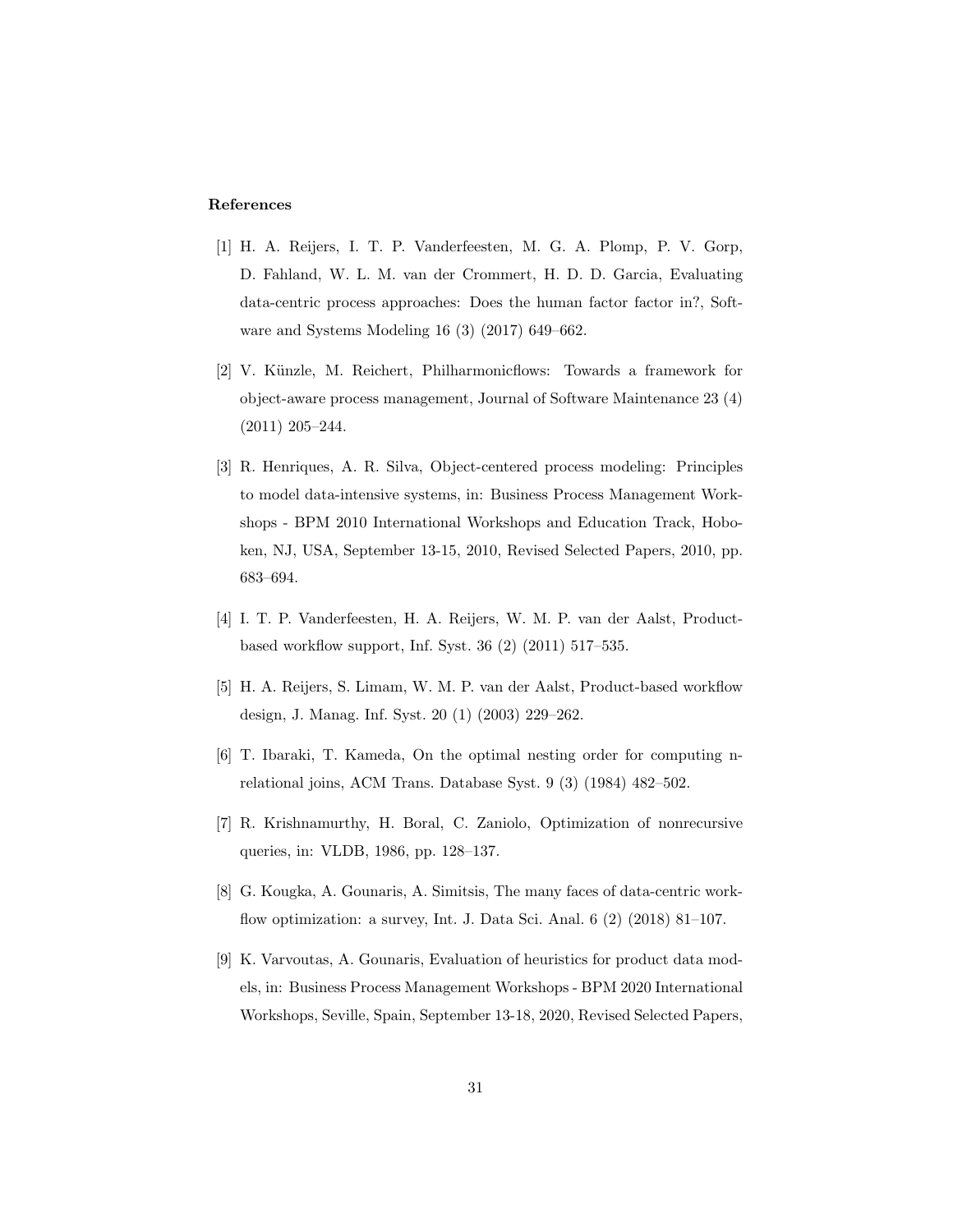Vol. 397 of Lecture Notes in Business Information Processing, Springer, 2020, pp. 355–366.

- <span id="page-31-0"></span>[10] J. A. Orlicky, G. W. Plossl, O. W. Wight, Structuring the bill of material for mrp, Operations management: critical perspectives on business and management 58 (2003).
- <span id="page-31-1"></span>[11] M. Dumas, M. L. Rosa, J. Mendling, H. A. Reijers, Fundamentals of Business Process Management, Second Edition, Springer, 2018.
- <span id="page-31-2"></span>[12] V. Stiehl, Process-Driven Applications with BPMN, Springer, 2014.
- <span id="page-31-3"></span>[13] I. Vanderfeesten, Product-based design and support of workflow processes, Ph.D. thesis, Industrial Engineering and Innovation Sciences, proefschrift. (2009). [doi:10.6100/IR640011](https://doi.org/10.6100/IR640011).
- <span id="page-31-4"></span>[14] M. Comuzzi, I. T. P. Vanderfeesten, Product-based workflow design for monitoring of collaborative business processes, in: H. Mouratidis, C. Rolland (Eds.), Advanced Information Systems Engineering, Springer Berlin Heidelberg, Berlin, Heidelberg, 2011, pp. 154–168.
- <span id="page-31-5"></span>[15] M. Comuzzi, I. T. P. Vanderfeesten, T. Wang, [Optimized cross](https://doi.org/10.1016/j.ins.2013.04.036)[organizational business process monitoring: Design and enactment,](https://doi.org/10.1016/j.ins.2013.04.036) Inf. Sci. 244 (2013) 107–118. [doi:10.1016/j.ins.2013.04.036](https://doi.org/10.1016/j.ins.2013.04.036). URL <https://doi.org/10.1016/j.ins.2013.04.036>
- <span id="page-31-6"></span>[16] W. M. P. van der Aalst, Re-engineering knock-out processes, Decision Support Systems 30 (4) (2001) 451 – 468. [doi:https://doi.org/10.1016/](https://doi.org/https://doi.org/10.1016/S0167-9236(00)00136-6) [S0167-9236\(00\)00136-6](https://doi.org/https://doi.org/10.1016/S0167-9236(00)00136-6).
- <span id="page-31-7"></span>[17] G. Kougka, K. Varvoutas, A. Gounaris, K. Vergidis, G. Tsakalidis, On knowledge transfer from cost-based optimization of data-centric workflows to business process redesign, Trans. Large Scale Data Knowl. Centered Syst. 43 (2020) 62–85.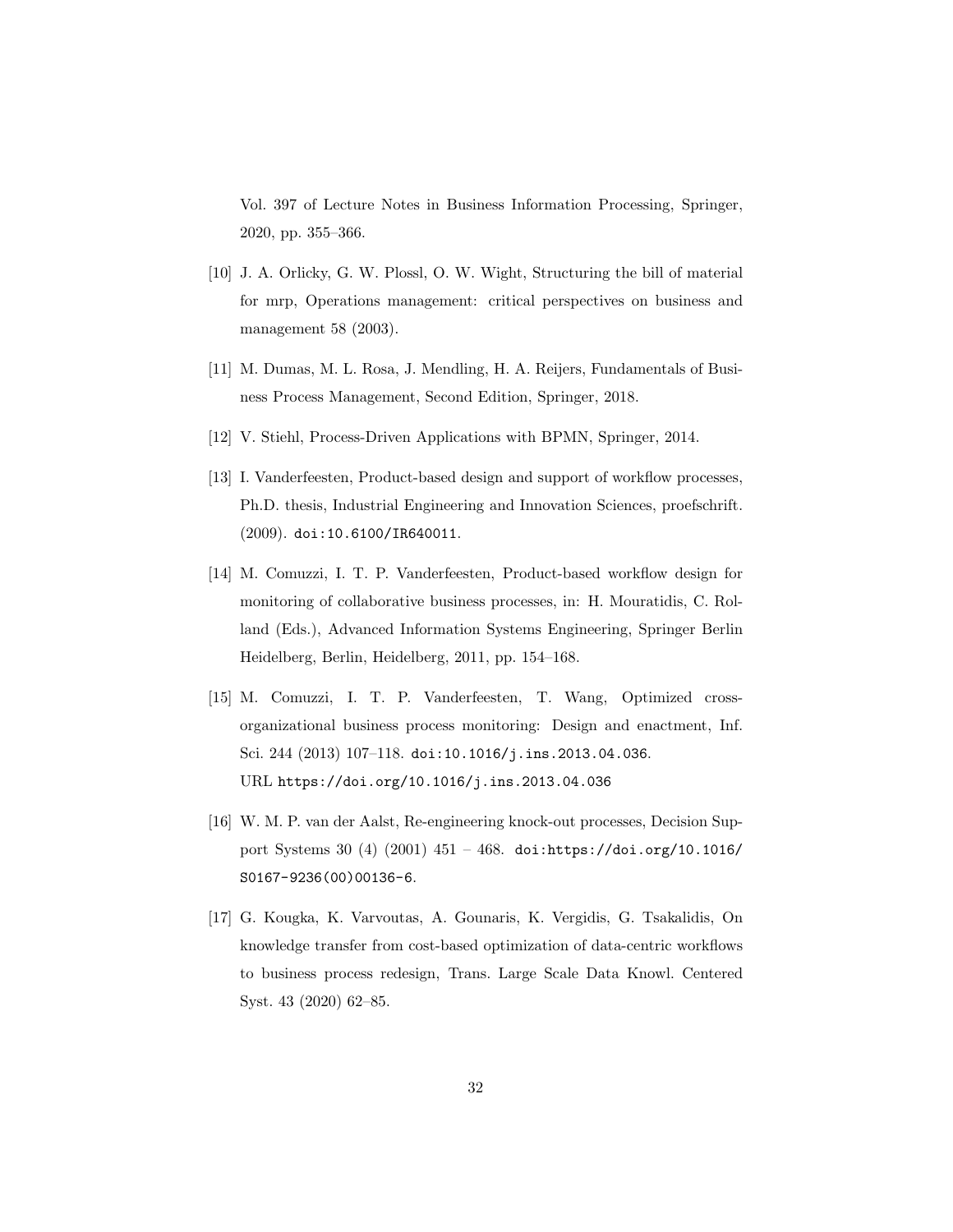- <span id="page-32-0"></span>[18] M. Comuzzi, Optimal paths in business processes: Framework and applications, in: E. Teniente, M. Weidlich (Eds.), Business Process Management Workshops, Springer International Publishing, Cham, 2018, pp. 107–123.
- <span id="page-32-1"></span>[19] G. Ausiello, P. G. Franciosa, D. Frigioni, Directed hypergraphs: Problems, algorithmic results, and a novel decremental approach, in: Theoretical Computer Science, Springer Berlin Heidelberg, Berlin, Heidelberg, 2001, pp. 312–328.
- <span id="page-32-2"></span>[20] Z. Huang, X. Lu, H. Duan, A task operation model for resource allocation optimization in business process management, IEEE Transactions on Systems, Man, and Cybernetics - Part A: Systems and Humans 42 (5) (2012) 1256–1270. [doi:10.1109/TSMCA.2012.2187889](https://doi.org/10.1109/TSMCA.2012.2187889).
- <span id="page-32-3"></span>[21] I. Barba, B. Weber, C. D. Valle, A. J. Ramirez, [User recommendations for](https://doi.org/10.1016/j.datak.2013.01.004) [the optimized execution of business processes,](https://doi.org/10.1016/j.datak.2013.01.004) Data Knowl. Eng. 86 (2013) 61–84. [doi:10.1016/j.datak.2013.01.004](https://doi.org/10.1016/j.datak.2013.01.004). URL <https://doi.org/10.1016/j.datak.2013.01.004>
- <span id="page-32-4"></span>[22] I. Barba, B. Weber, C. D. Valle, [Supporting the optimized execution of](https://doi.org/10.1007/978-3-642-28108-2_12) [business processes through recommendations,](https://doi.org/10.1007/978-3-642-28108-2_12) in: F. Daniel, K. Barkaoui, S. Dustdar (Eds.), Business Process Management Workshops - BPM 2011 International Workshops, Clermont-Ferrand, France, August 29, 2011, Revised Selected Papers, Part I, Vol. 99 of Lecture Notes in Business Information Processing, Springer, 2011, pp. 135–140. [doi:10.1007/](https://doi.org/10.1007/978-3-642-28108-2_12) [978-3-642-28108-2\\\_12](https://doi.org/10.1007/978-3-642-28108-2_12). URL [https://doi.org/10.1007/978-3-642-28108-2\\_12](https://doi.org/10.1007/978-3-642-28108-2_12)
- <span id="page-32-5"></span>[23] A. Jiménez-Ramírez, B. Weber, I. Barba, C. D. Valle, [Generating optimized](https://doi.org/10.1016/j.infsof.2014.06.006) [configurable business process models in scenarios subject to uncertainty,](https://doi.org/10.1016/j.infsof.2014.06.006) Inf. Softw. Technol. 57 (2015) 571–594. [doi:10.1016/j.infsof.2014.06.](https://doi.org/10.1016/j.infsof.2014.06.006) [006](https://doi.org/10.1016/j.infsof.2014.06.006).

URL <https://doi.org/10.1016/j.infsof.2014.06.006>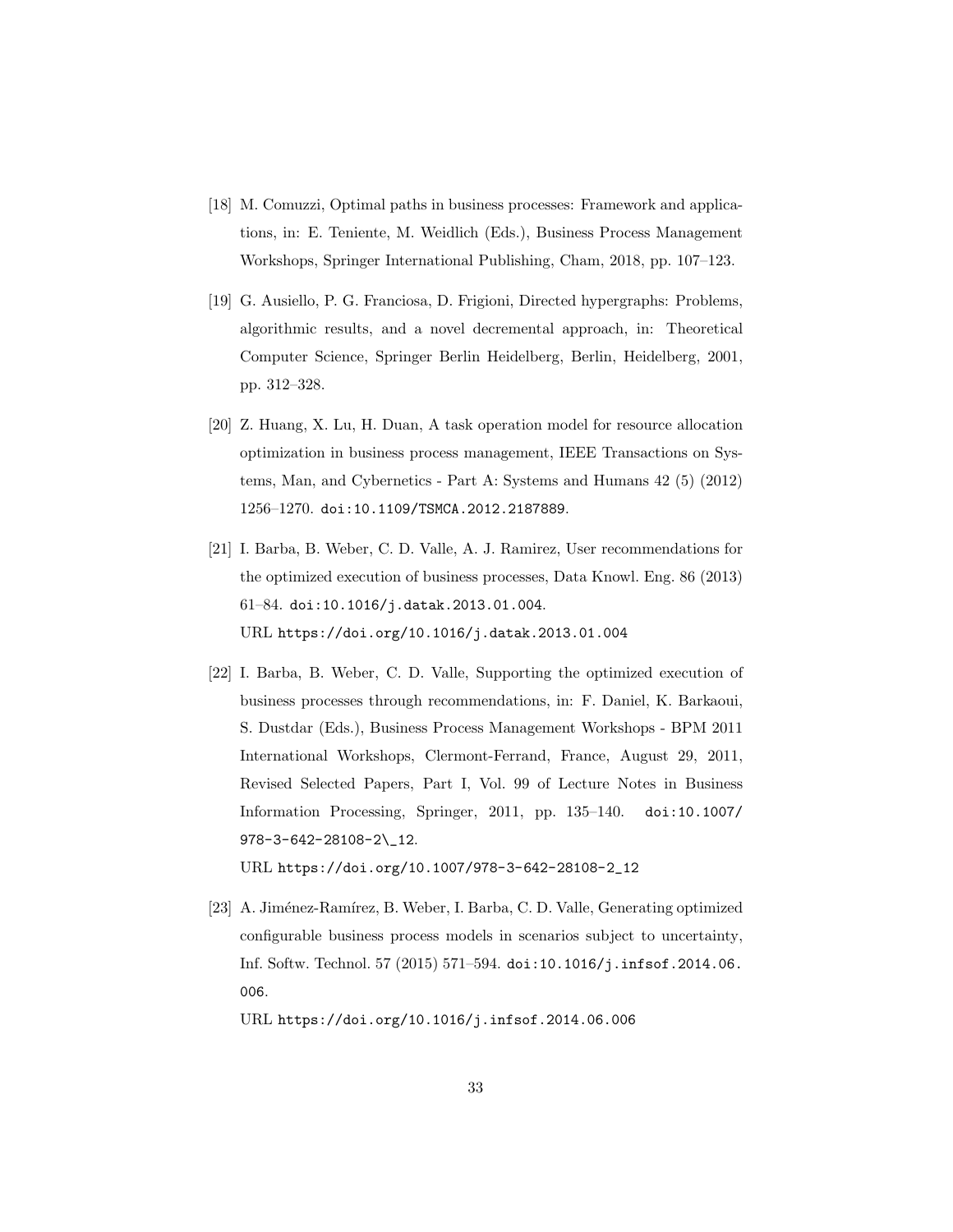- <span id="page-33-0"></span>[24] D. Schunselaar, Configurable process trees : elicitation, analysis, and enactment, Ph.D. thesis, Department of Mathematics and Computer Science, proefschrift (10 2016).
- <span id="page-33-1"></span>[25] J. C. A. M. Buijs, B. F. van Dongen, W. M. P. van der Aalst, Mining configurable process models from collections of event logs, in: F. Daniel, J. Wang, B. Weber (Eds.), Business Process Management - 11th International Conference, BPM 2013, Beijing, China, August 26-30, 2013. Proceedings, Vol. 8094 of Lecture Notes in Computer Science, pp. 33–48.
- <span id="page-33-2"></span>[26] J. Buijs, B. Dongen, van, W. M. P. Aalst, van der, Discovering and navigating a collection of process models using multiple quality dimensions, in: Business Process Management Workshops (BPM 2013 International Workshops, Beijing, China, August 26, 2013, Revised Papers), Springer, 2014, pp. 3–14.
- <span id="page-33-3"></span>[27] S. Mertens, F. Gailly, G. Poels, [Generating business process recommenda](https://doi.org/10.1007/978-3-319-15895-2_44)[tions with a population-based meta-heuristic,](https://doi.org/10.1007/978-3-319-15895-2_44) in: F. Fournier, J. Mendling (Eds.), Business Process Management Workshops - BPM 2014 International Workshops, Eindhoven, The Netherlands, September 7-8, 2014, Revised Papers, Vol. 202 of Lecture Notes in Business Information Processing, Springer, 2014, pp. 516–528. [doi:10.1007/978-3-319-15895-2\\\_44](https://doi.org/10.1007/978-3-319-15895-2_44). URL [https://doi.org/10.1007/978-3-319-15895-2\\_44](https://doi.org/10.1007/978-3-319-15895-2_44)
- <span id="page-33-4"></span>[28] W. M. P. van der Aalst, Re-engineering knock-out processes, Decis. Support Syst. 30 (4) (2001) 451–468.
- <span id="page-33-5"></span>[29] M. Pesic, H. Schonenberg, W. M. P. van der Aalst, Declare: Full support for loosely-structured processes, in: 11th IEEE International Enterprise Distributed Object Computing Conference (EDOC 2007), 2007, pp. 287– 300.
- <span id="page-33-6"></span>[30] N. Chawla, I. King, A. Sperduti, User-guided discovery of declarative process models, 2011.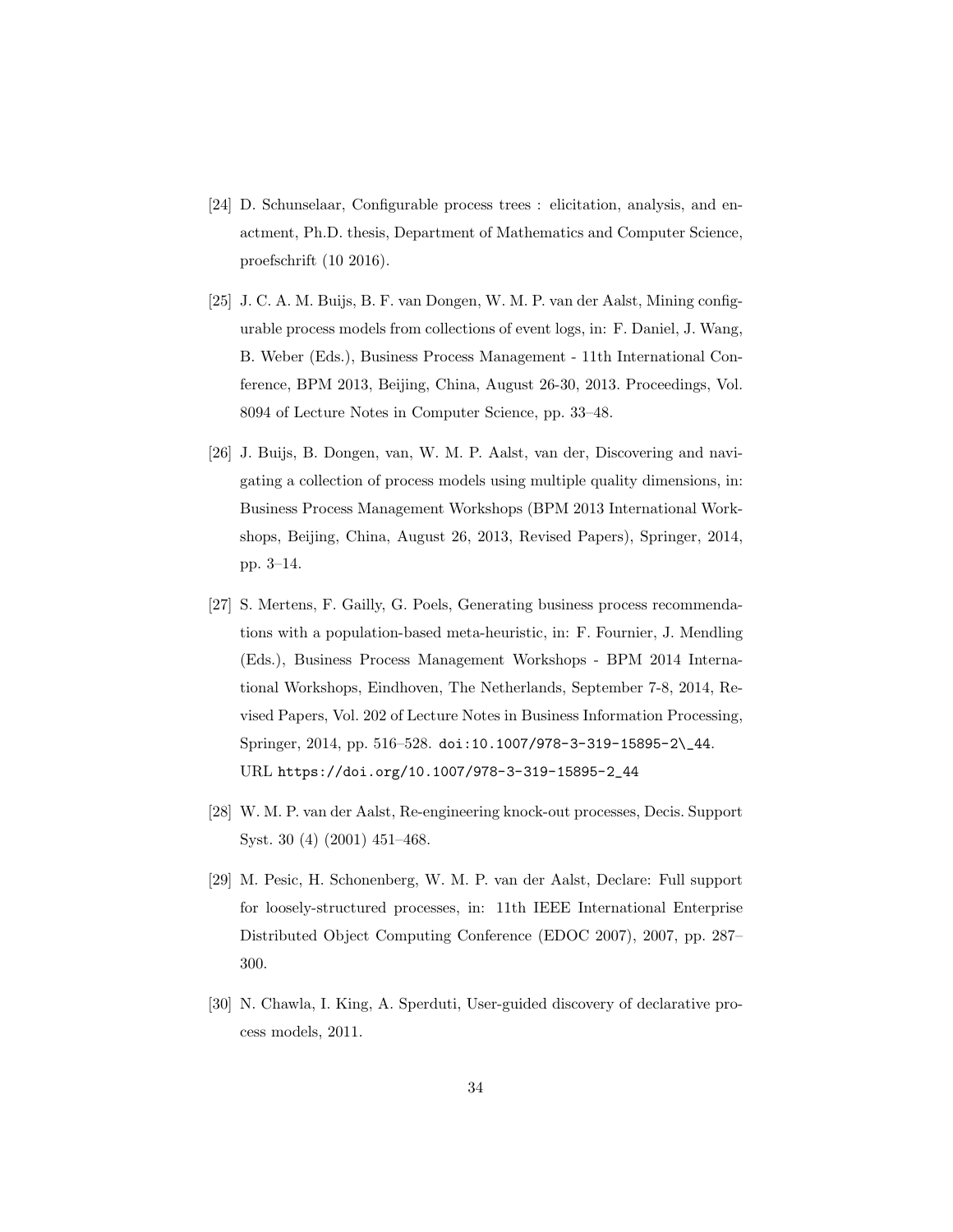- <span id="page-34-0"></span>[31] S. Sakr, Z. Maamar, A. Awad, B. Benatallah, W. M. P. van der Aalst, Business process analytics and big data systems: A roadmap to bridge the gap, IEEE Access 6 (2018) 77308–77320.
- <span id="page-34-1"></span>[32] H. van der Aa, H. Leopold, K. Batoulis, M. Weske, H. A. Reijers, Integrated process and decision modeling for data-driven processes, in: Business Process Management BPM Workshops, Vol. 256, 2015, pp. 405–417.
- <span id="page-34-2"></span>[33] J. Smedt, F. Hasić, S. V. Broucke, J. Vanthienen, Holistic discovery of decision models from process execution data, Knowl. Based Syst. 183 (2019).
- <span id="page-34-3"></span>[34] R. Petrusel, I. Vanderfeesten, C. C. Dolean, D. Mican, Making decision process knowledge explicit using the decision data model, in: W. Abramowicz (Ed.), Business Information Systems, Springer Berlin Heidelberg, Berlin, Heidelberg, 2011, pp. 172–184.
- <span id="page-34-4"></span>[35] H. van der Aa, H. A. Reijers, I. Vanderfeesten, Designing like a pro: The automated composition of workflow activities, Computers in Industry 75 (2016) 162–177. [doi:https://doi.org/10.1016/j.compind.2015.04.](https://doi.org/https://doi.org/10.1016/j.compind.2015.04.005) [005](https://doi.org/https://doi.org/10.1016/j.compind.2015.04.005).

## Appendix A. PDM original metadata

In this section, we present in Table [A.5](#page-35-0) the original data of the product data models that were used in the first setting of the evaluation in Section [5.2](#page-20-0) of our work.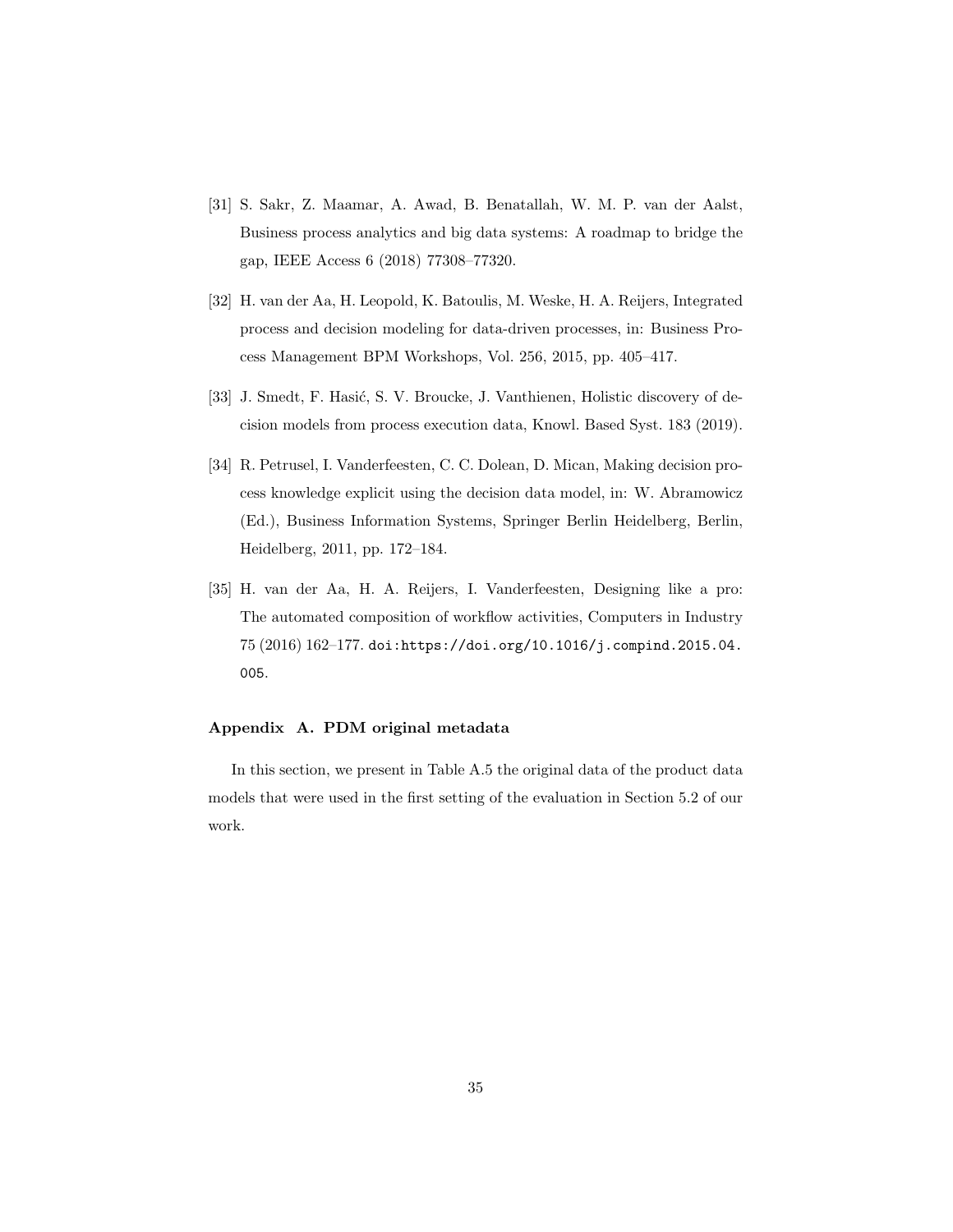| ID         | Output       | Input                                                 | $\mathbf{Cost}$ | <b>Failure Probability</b> |
|------------|--------------|-------------------------------------------------------|-----------------|----------------------------|
| Op01       | i01          | i25, i27                                              | 0.0             | 0.0                        |
| Op02       | i02          | i25, i37                                              | 0.0             | 0.0                        |
| Op03       | i03          | i33, i37                                              | 0.0             | 0.0                        |
| Op04       | i04          | i33, i37                                              | 0.0             | 0.0                        |
| Op05       | i05          | i37, i45                                              | 0.0             | 0.0                        |
| Op06       | i06          | i21, i37                                              | 0.0             | 0.0                        |
| Op07       | 107          | i24, i37                                              | 0.0             | 0.0                        |
| Op08       | i08          | i23, i37                                              | 0.0             | 0.0                        |
| Op09       | i24          | i39, i37                                              | 0.0             | 0.0                        |
| Op10       | 110          | i13, i14, i34, i37, i42                               | 0.0             | 0.0                        |
| Op11       | 111          | i31                                                   | 0.6             | 0.0                        |
| Op12       | 115          | 116                                                   | 0.0             | 0.003                      |
| Op13       | 115          | 117                                                   | 0.0             | 0.997                      |
| Op14       | 115          | i16, i17                                              | 0.0             | 0.0                        |
| Op15       | 116          | i25, i30, i35, i36, i44                               | 5.61            | 0.0                        |
| Op16       | 117          | i25, i30                                              | $6.1\,$         | 0.0                        |
| Op17       | 118          | i01                                                   | 0.0             | 0.991                      |
| Op18       | i18          | i02                                                   | 0.0             | 0.987                      |
| Op19       | 118          | i08                                                   | 0.0             | 0.984                      |
| Op20       | 118          | 109                                                   | 0.0             | 0.998                      |
| Op21       | i18          | i10                                                   | 0.0             | 0.932                      |
| Op22       | i18          | i11                                                   | 0.0             | 0.981                      |
| Op23       | i18          | i15                                                   | 0.0             | 0.79                       |
| Op24       | 118          | i09, i11, i15                                         | 0.0             | 0.0                        |
| Op25       | i28          | i25, i37                                              | 0.0             | 0.0                        |
| Op26       | i29          | i25, i30, i35, i36                                    | 0.0             | 0.0                        |
| Op27       | i30          | i32, i37, i43                                         | 0.0             | 0.0                        |
| Op28       | 131          | i29, i40, i48                                         | 0.0             | 0.0                        |
| Op29       | i32          | i01, i02, i03, i04, i05, i06, i07, i08, i10, i27, i28 | 0.0             | 0.0                        |
| Op30       | i34          | i36, i37, i41                                         | 4.2             | 0.0                        |
| Op31       | i40          | i39, i41                                              | 0.3             | 0.0                        |
| Op32       | i42          | 147                                                   | $\rm 0.3$       | 0.0                        |
| Op33       | i43          | i39, i49                                              | 0.6             | 0.0                        |
| Op34       | i13          | $\frac{1}{2}$                                         | 0.08            | 0.0                        |
| Op35       | 114          | ÷                                                     | 0.08            | 0.0                        |
| Op36       | i21          | $\overline{\phantom{m}}$                              | $0.0\,$         | 0.0                        |
| Op37       | i23          | $\overline{\phantom{m}}$                              | 0.67            | 0.0                        |
| Op38       | i24          | ÷,                                                    | 0.0             | 0.0                        |
| Op39       | i25          | $\overline{\phantom{m}}$                              | 0.0             | 0.0                        |
| Op40       | i27          | ÷                                                     | 0.08            | 0.0                        |
| Op41       | i33          | ÷                                                     | 0.0             | 0.0                        |
| $\rm Op42$ | $^{\rm i35}$ |                                                       | $0.0\,$         | $0.0\,$                    |
| Op43       | i36          | $\overline{\phantom{0}}$                              | $1.0\,$         | 0.0                        |
| Op44       | i37          | ÷                                                     | $1.67\,$        | $0.0\,$                    |
| Op45       | i39          | $\overline{\phantom{0}}$                              | 0.17            | $0.0\,$                    |
| Op46       | i41          | $\overline{\phantom{0}}$                              | $0.0\,$         | $0.0\,$                    |
| Op47       | i44          | $\frac{1}{2}$                                         | $0.0\,$         | $0.0\,$                    |
| Op48       | i45          | ÷                                                     | $0.0\,$         | $0.0\,$                    |
| Op49       | i47          | $\overline{\phantom{0}}$                              | 0.33            | $0.0\,$                    |
| Op50       | i48          | ÷,                                                    | $0.0\,$         | $0.0\,$                    |
| Op51       | i49          | $\frac{1}{2}$                                         | $0.0\,$         | $0.0\,$                    |

<span id="page-35-0"></span>Table A.5: Operation attributes of the social insurance PDM.